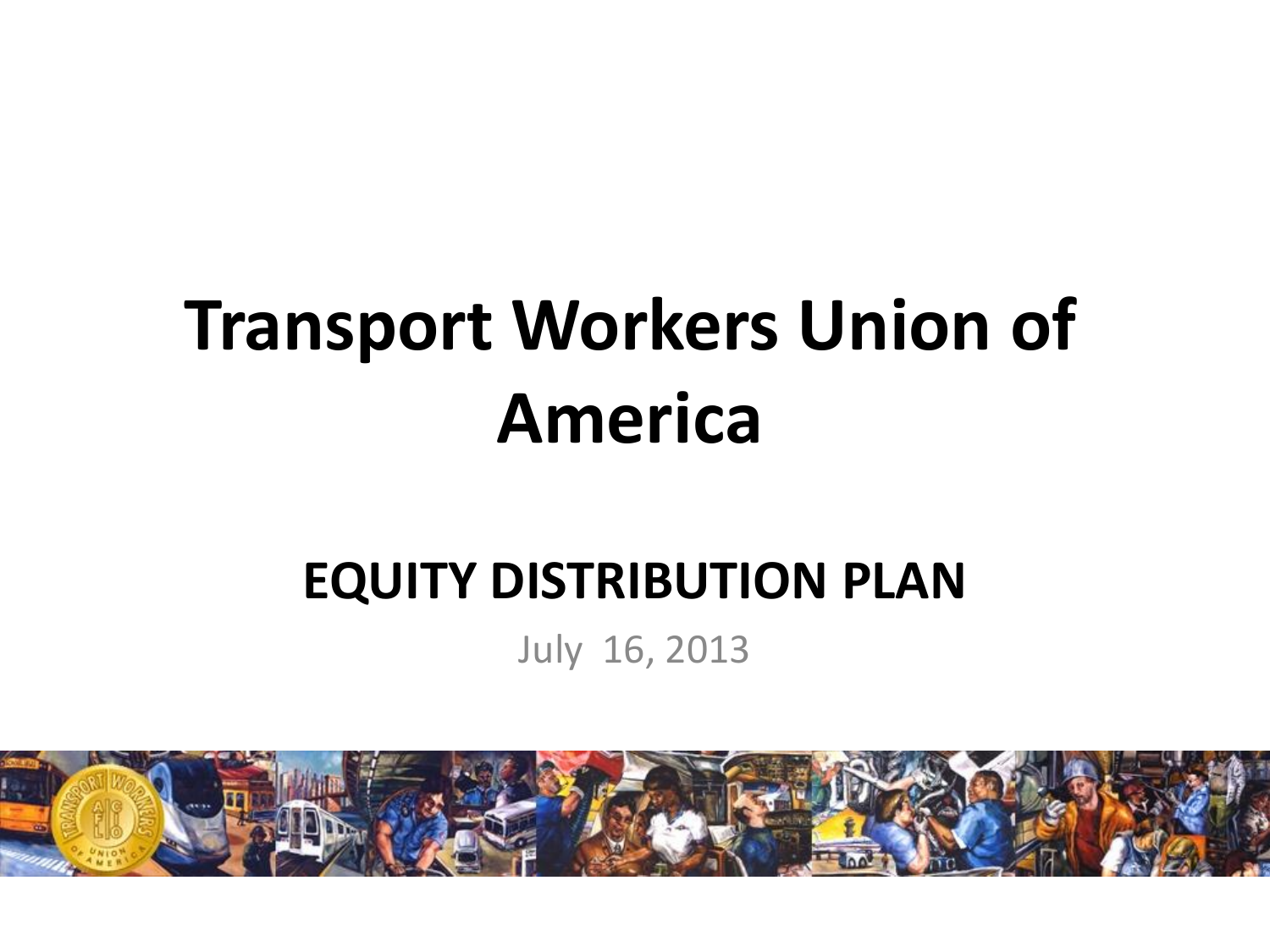#### **Purpose of Meeting with TWU Members**

Provide information on proposed Equity Distribution Plan developed by TWU Equity Distribution Committee, and their financial advisors and legal experts, and to seek feedback from the TWU membership.

| <b>President</b>     | <b>Local</b> | <b>President</b>        | <b>Local</b> |
|----------------------|--------------|-------------------------|--------------|
| Donny Tyndall        | 502          | John Plowman            | 542          |
| Sean Doyle           | 512          | Larry Pike/Matt Lorenzi | 567          |
| <b>Darrin Pierce</b> | 513          | Tom Lee                 | 568          |
| Sam Cirri            | 514          | <b>Gary Peterson</b>    | 591          |
| Jim Fudge            | 541          |                         |              |

**Equity Distribution Plan Committee Members**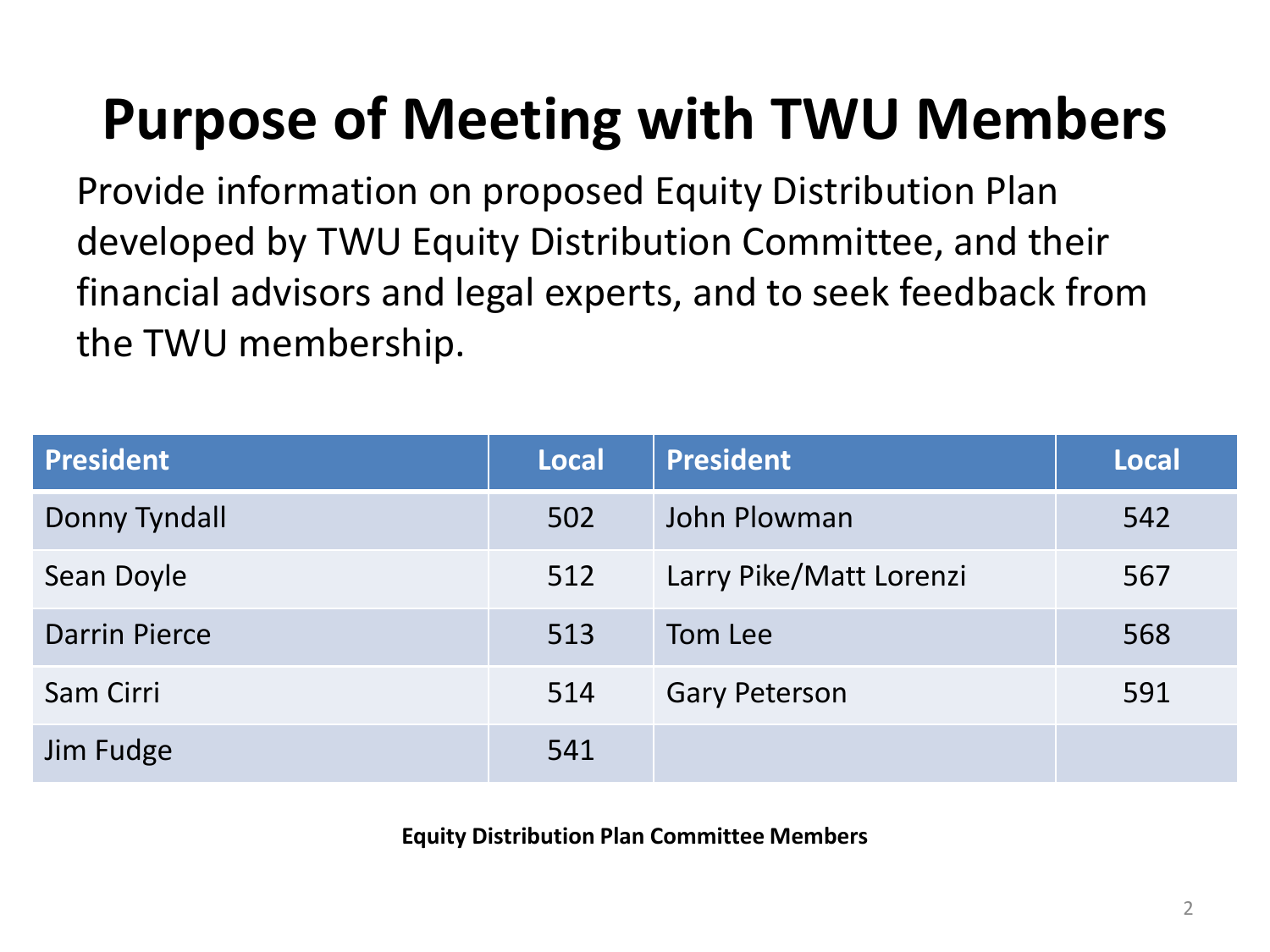#### **Background**

In return for the scope and pension concessions ratified by the TWU membership in the new CBAs, "me too" agreements and two 29d International grievance settlements, TWU will receive an equity distribution under the American Airlines Reorganization Plan that TWU will distribute to its members.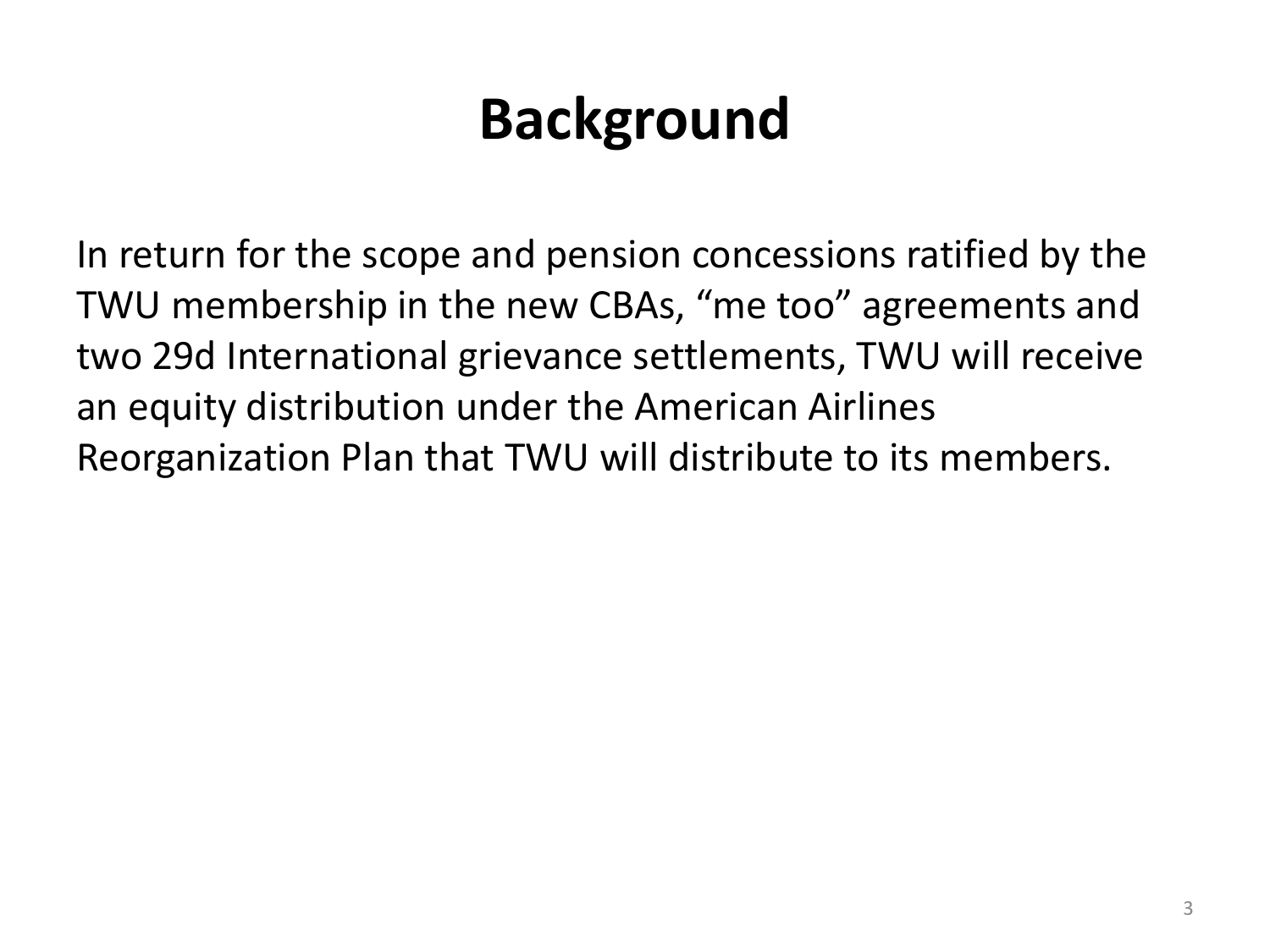## **What Equity will TWU receive?**

TWU's share of the equity in the new American Airlines was negotiated by TWU and was based on 4.8% of the total claims of unsecured creditors in the bankruptcy. The bankruptcy court permitted American to pay its creditors in stock, so the equity distribution will be in the form of shares, not cash.

The TWU will receive its distribution of the equity in the form of new American Airlines Group (AAG) common stock once American comes out of bankruptcy.

The final number of shares the TWU will receive and their value will not be known until they are issued.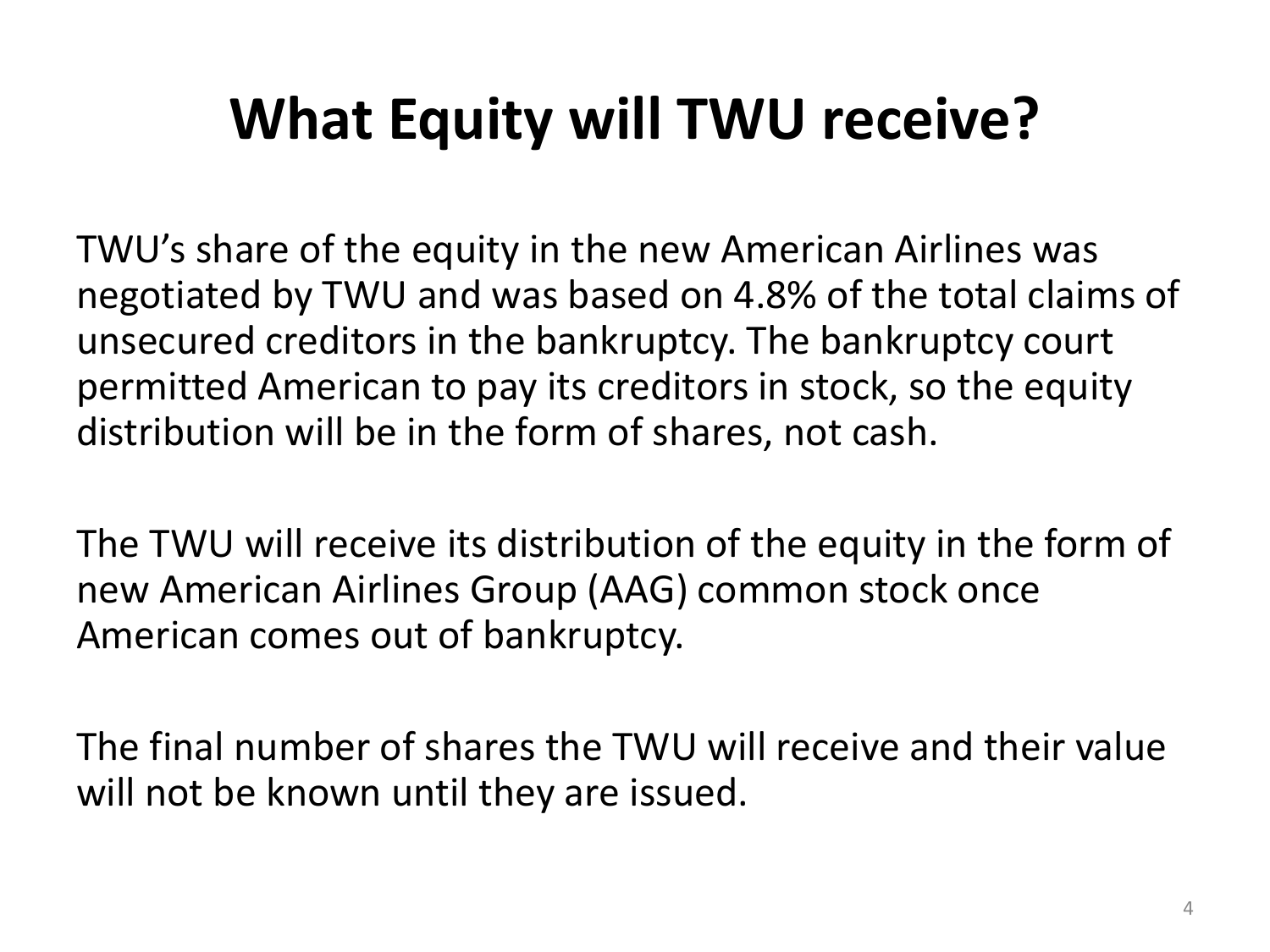#### **What is the 4.8% Comprised of?**

3.1% for scope and pension concessions as well as settlement of two 29d grievances

1.7% in recognition that another labor group on the property received additional equity without additional concessions (the "me too" agreements)

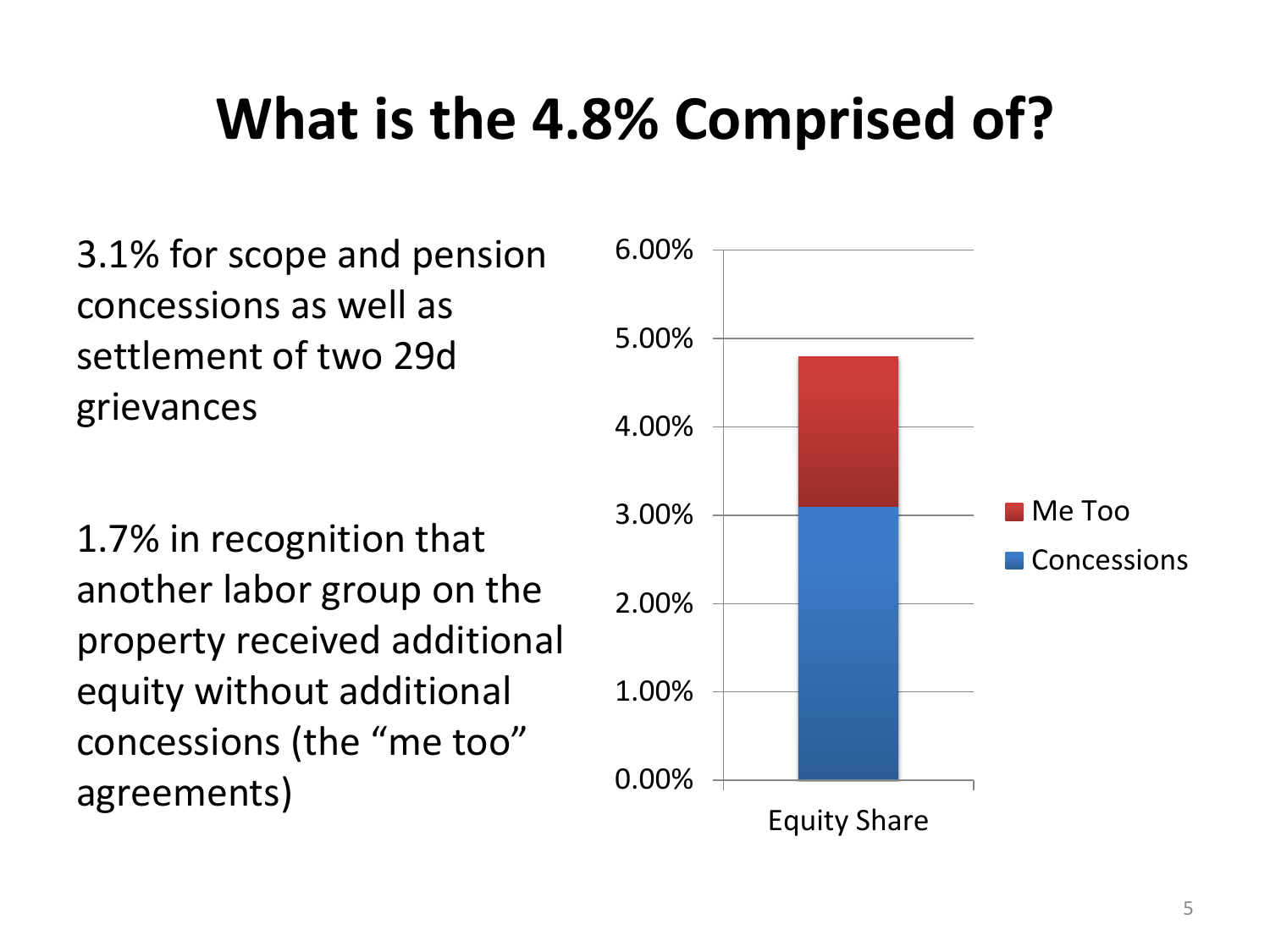

*The general rule for eligibility to participate in the distribution is:* an employee *was* in a TWU represented craft/class and active employee on payroll **or** approved leaves of absence on **both** the date of American's filing its petition for bankruptcy (November 29, 2011) **and** the closing date for eligibility (July 26, 2013) **Exclusions Apply** 

A part-time employee in a TWU represented craft/class on November 29, 2011, who satisfies the Eligibility Rules, will participate in the Equity Distribution at a 70% share of what would be received if a fulltime employee, *status as full time or part time for the distribution will depend on status as of November 29, 2011* <sup>1</sup>

Notes: 1) 70% represents the average system hours worked by part-time employees determined on 11/29/11. Notes: 2) Does not exclude RIF employees between  $11/29/11 - 7/26/13$  6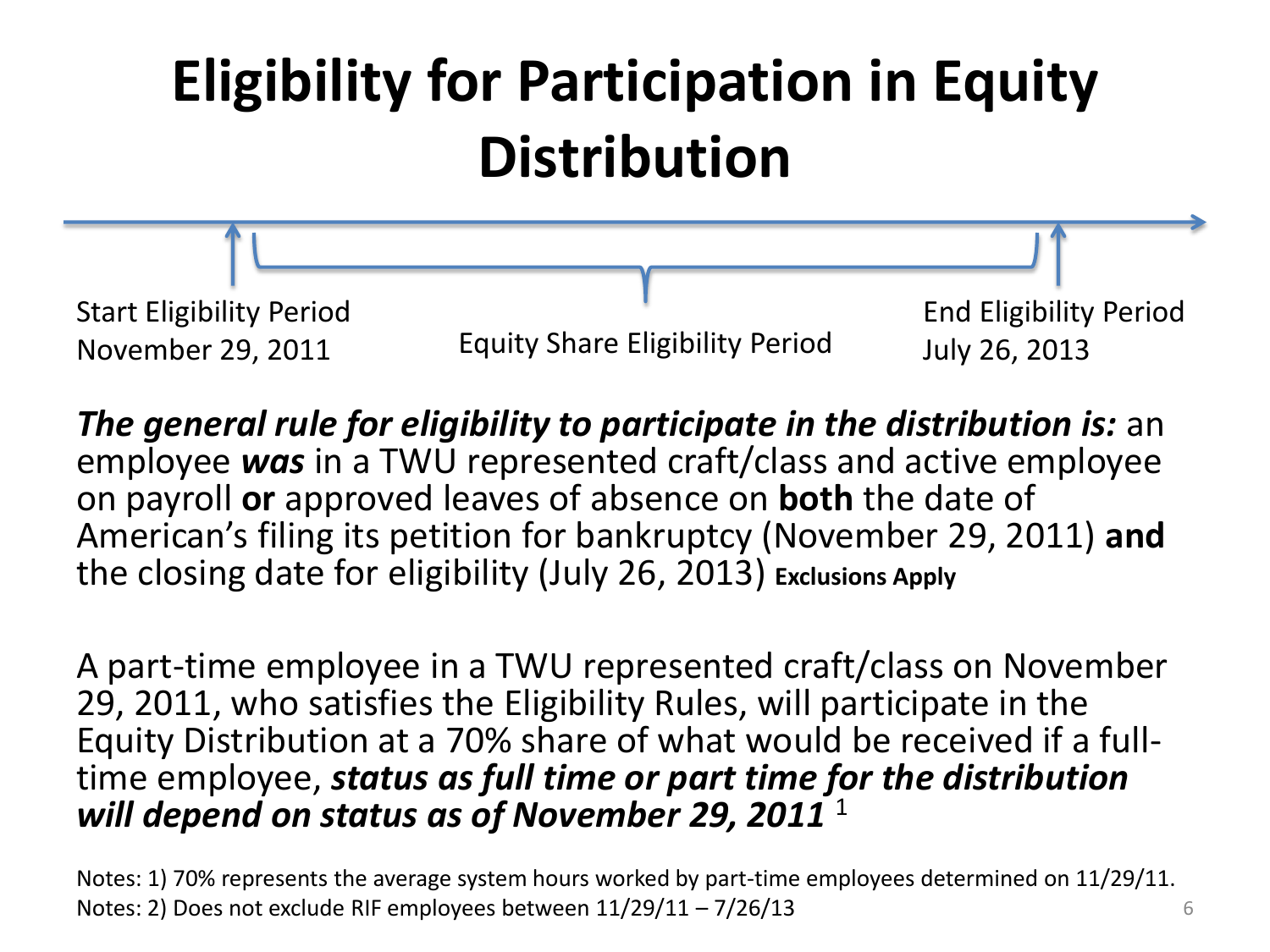#### Resulting from Scope Changes, Pension Freeze and "Me Too" Agreements

Active on payroll or on approved Leave Of Absence (LOA) Status - Table 1

|                            | Employment Status   November 29, 2011 | <b>July 26, 2013</b> | <b>Eligible For Share?</b> |
|----------------------------|---------------------------------------|----------------------|----------------------------|
| <b>Full Time/Part time</b> | Yes                                   | <b>Yes</b>           | Yes                        |
| <b>Full Time/Part time</b> | Yes                                   | <b>No</b>            | No.                        |
| <b>Full Time/Part time</b> | <b>No</b>                             | <b>Yes</b>           | No                         |

**Table 2 identifies approved LOAs, if a member is on an approved LOA they will receive a share based on the their Full or Part Time status on November 29, 2011.**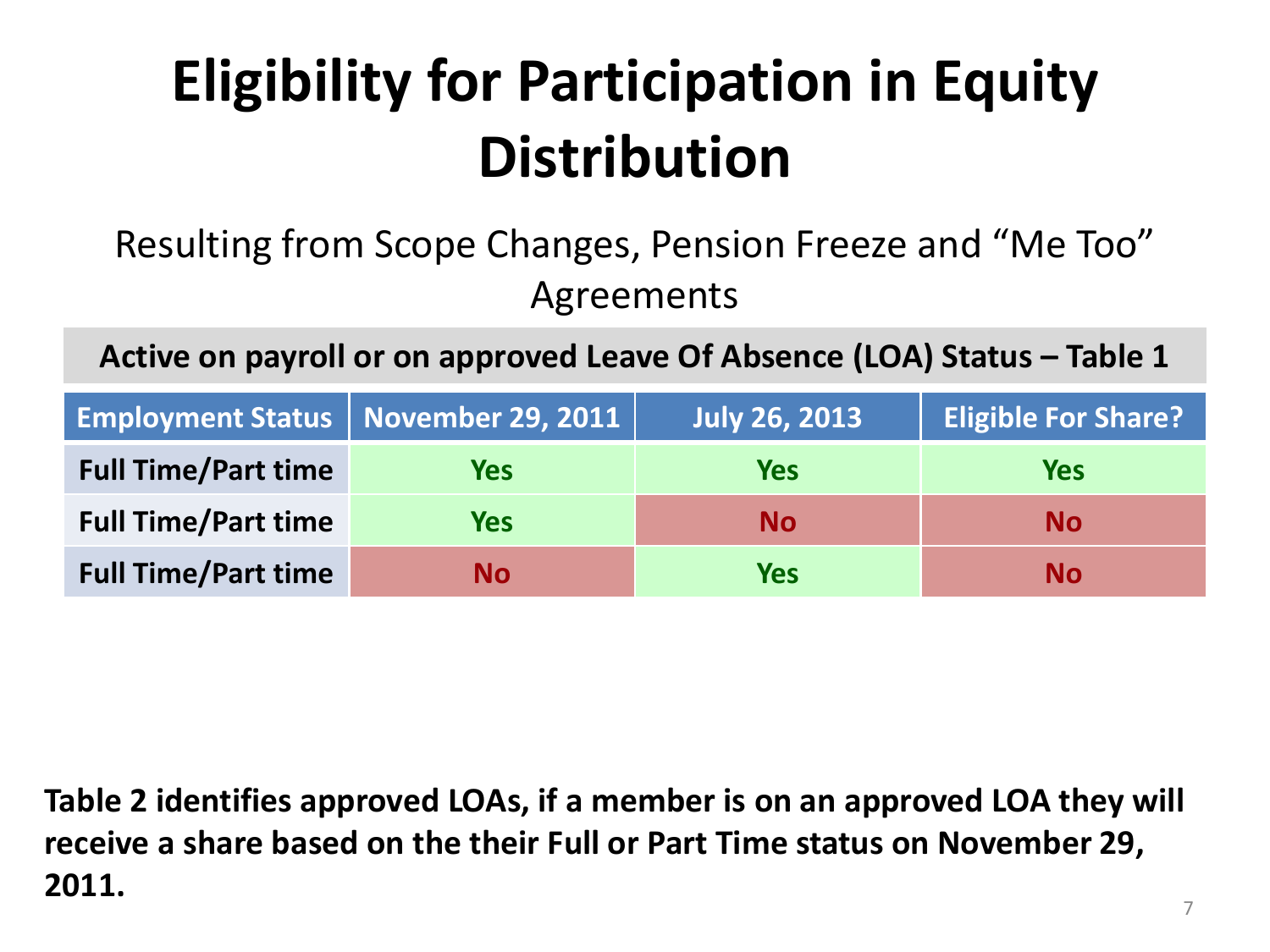#### Resulting from Scope Changes, Pension Freeze and "Me Too" Agreements

**Approved Leave Of Absence (LOA) – Table 2** 

| <b>Leave Type</b>            | <b>Qualifying LOA?</b> | <b>Comments</b> |
|------------------------------|------------------------|-----------------|
| <b>Military</b>              | <b>Yes</b>             |                 |
| <b>Long Term Disability</b>  | <b>Yes</b>             |                 |
| <b>Short Term Disability</b> | <b>Yes</b>             |                 |
| <b>Injury On Duty</b>        | <b>Yes</b>             |                 |
| <b>Sick</b>                  | <b>Yes</b>             |                 |
| <b>FMLA</b>                  | <b>Yes</b>             |                 |
| <b>Maternity/Paternity</b>   | <b>Yes</b>             |                 |
| Personal                     | <b>Yes</b>             |                 |
| <b>Government</b>            | <b>Yes</b>             |                 |
| <b>Overage</b>               | <b>Yes</b>             |                 |
| <b>Union Business</b>        | <b>Yes</b>             |                 |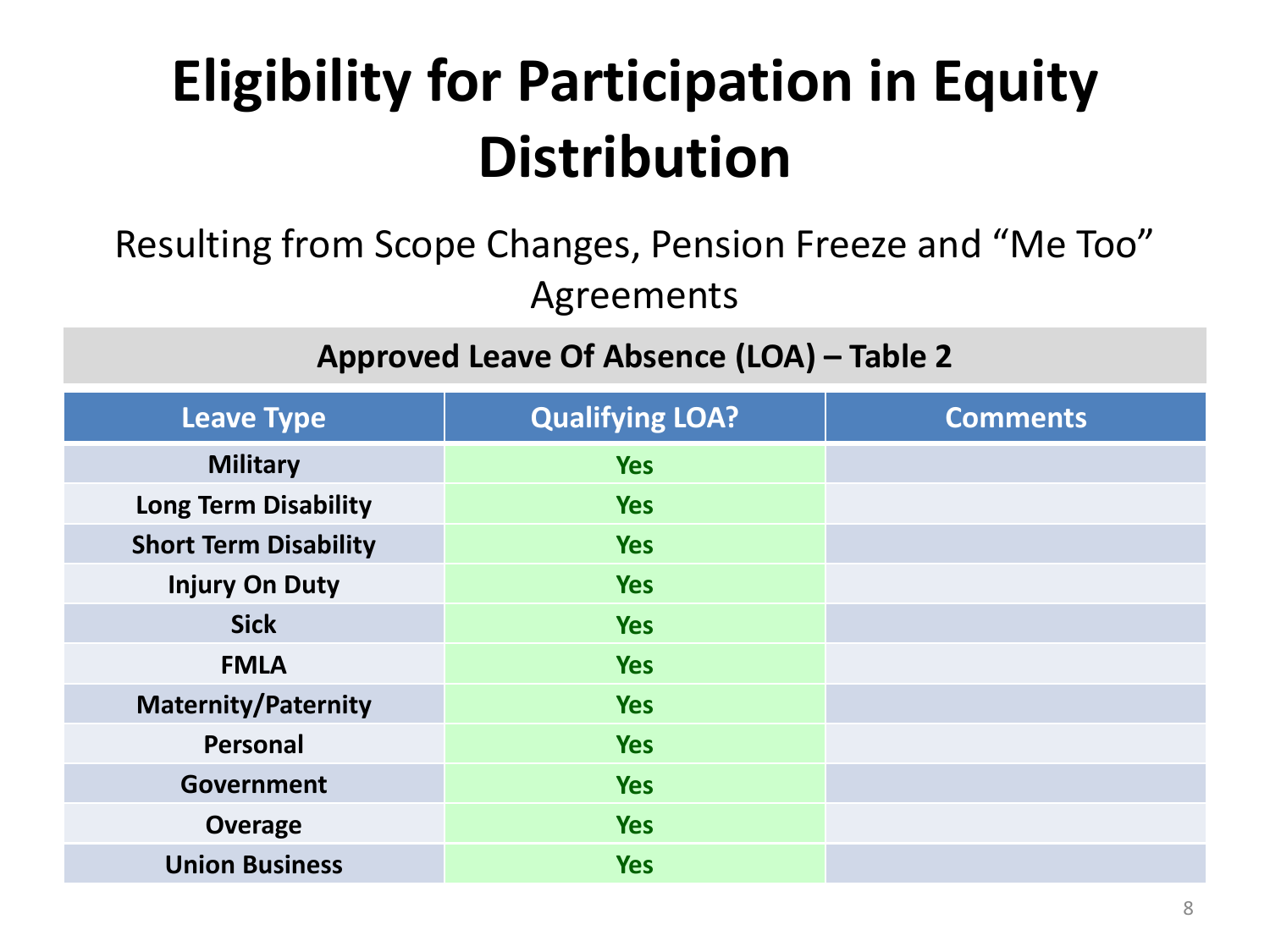#### Resulting from Scope Changes, Pension Freeze and "Me Too" Agreements

**Special Exceptions Where Members Still Maintain Eligibility – Table 3** 

| Terminated prior to or during Eligibility Period but reinstated                                                                                                        | <b>Yes</b>   |                                              |
|------------------------------------------------------------------------------------------------------------------------------------------------------------------------|--------------|----------------------------------------------|
| Terminated prior to or during Eligibility Period with grievance<br>pending                                                                                             | <b>Maybe</b> | If reinstated will be<br>paid out of Reserve |
| <b>Deceased during Eligibility Period</b>                                                                                                                              | <b>Yes</b>   | Beneficiary will be<br>paid                  |
| Injured On Duty and employment ended during Eligibility Period<br>(exceeded 5 year IDLOA)                                                                              | <b>Yes</b>   |                                              |
| <b>Furloughed during Eligibility Period with recall rights</b>                                                                                                         | <b>Yes</b>   |                                              |
| <b>Furloughed prior to Eligibility Period start and recalled during</b><br><b>Eligibility Period</b>                                                                   | <b>Yes</b>   |                                              |
| In TWU represented class during Eligibility Period, went in to<br>management, and returned back to a TWU represented class<br>within six months of becoming management | <b>Yes</b>   |                                              |
| Title II Cabin Cleaners and Utility persons whose classifications<br>were eliminated                                                                                   | <b>Yes</b>   | 9                                            |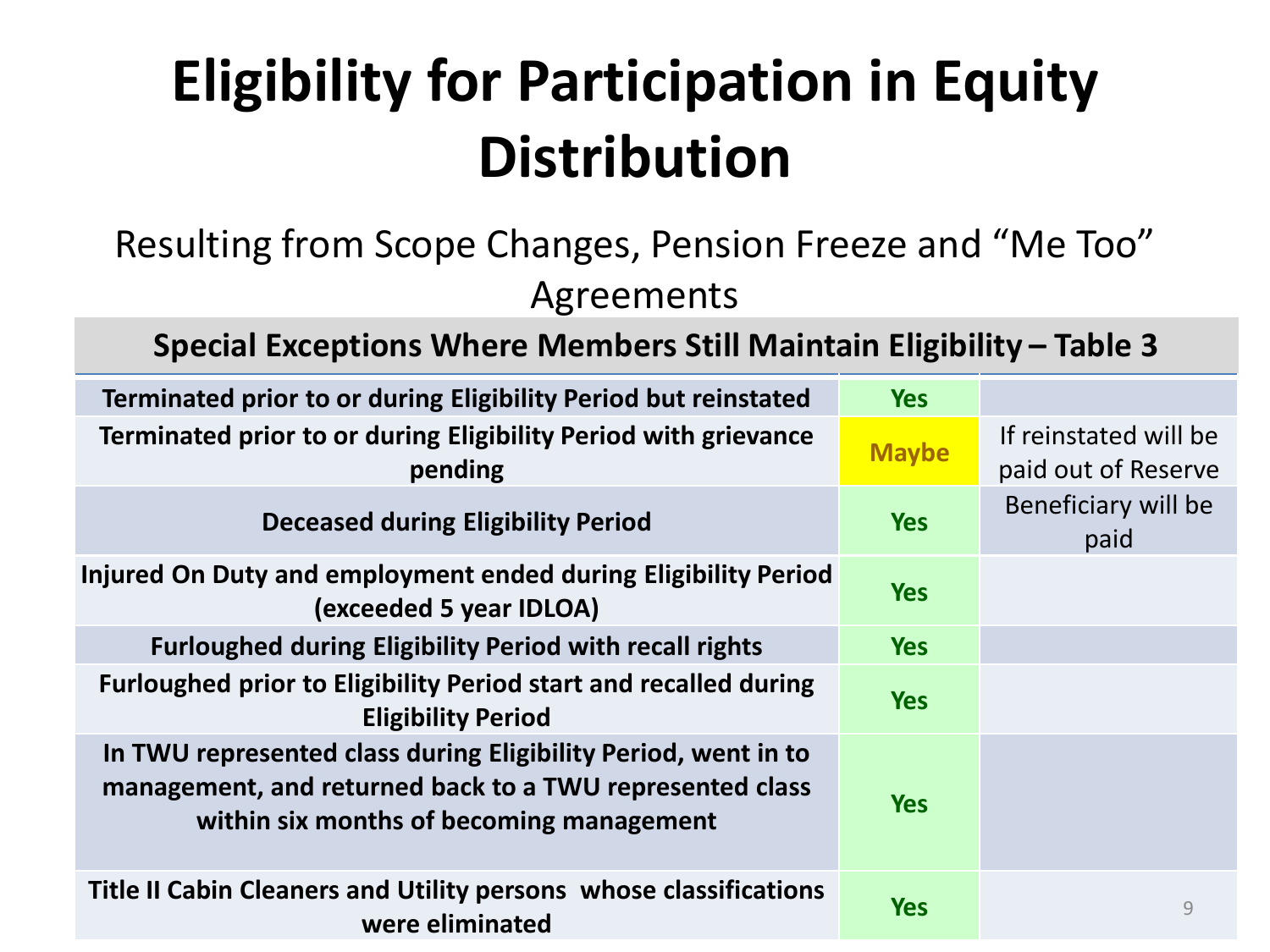#### Resulting from Scope Changes, Pension Freeze and "Me Too" Agreements

**Circumstances Where Members Are Not Eligible For A Share - Table 4A** 

| <b>Description Of Ineligibility</b>                                    | Eligible? | <b>Comments</b>                                                                     |
|------------------------------------------------------------------------|-----------|-------------------------------------------------------------------------------------|
| <b>Accepted Early Out or Stand In Stead</b>                            | <b>No</b> | <b>Except Title II Cabin</b><br><b>Cleaners and Utility</b><br><b>Persons</b>       |
| <b>Hired during or after Eligibility Period</b>                        | <b>No</b> |                                                                                     |
| Terminated prior to or during Eligibility Period but not<br>reinstated | <b>No</b> |                                                                                     |
| <b>Resigned prior to or during Eligibility Period</b>                  | <b>No</b> | <b>Except Title II Cabin</b><br><b>Cleaners and Utility</b><br><b>Persons</b>       |
| Retired prior to or during the Eligibility Period                      | <b>No</b> | <b>Except Title II Cabin</b><br><b>Cleaners and Utility</b><br><b>Persons</b><br>10 |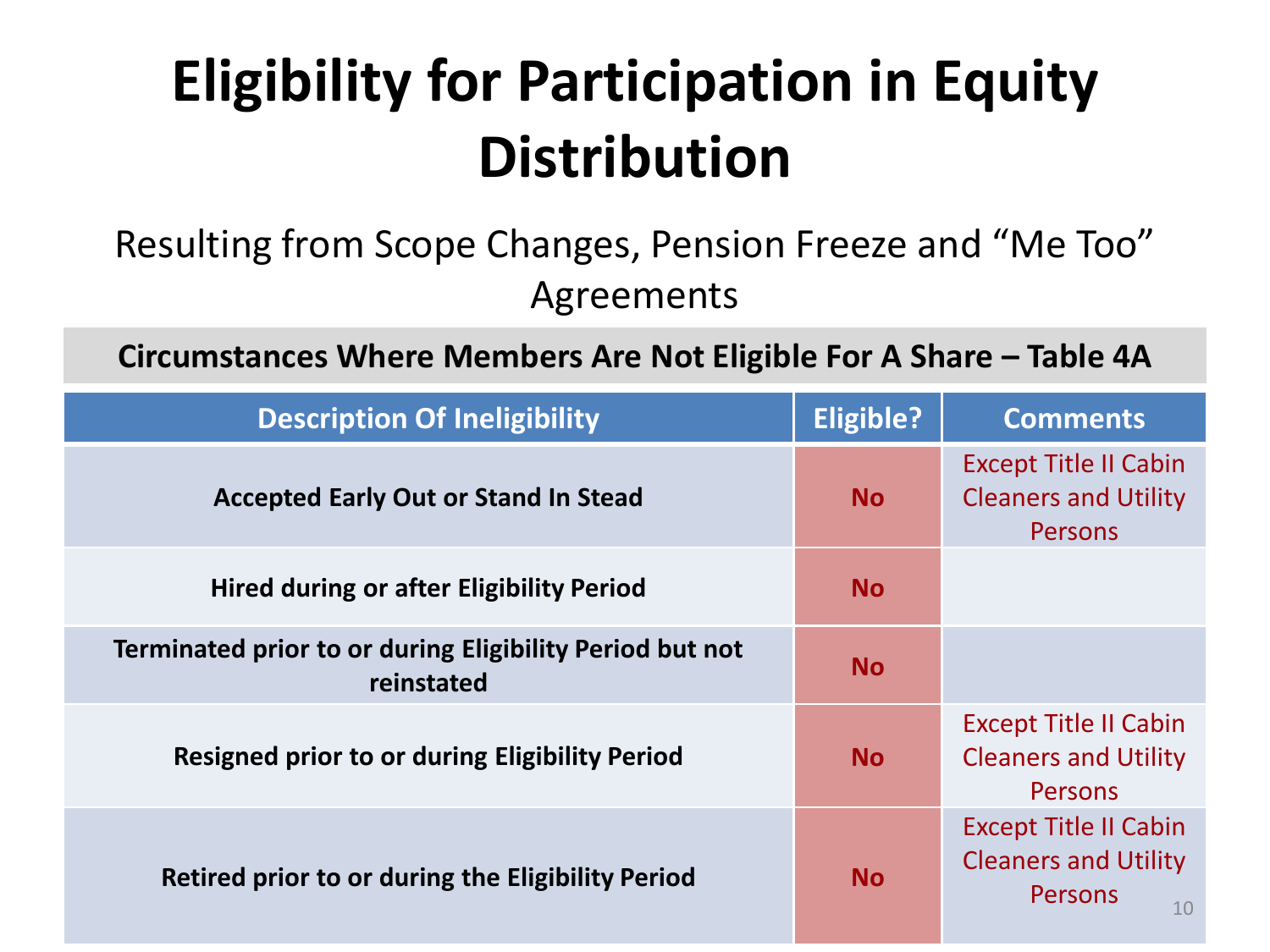#### Resulting from Scope Changes, Pension Freeze and "Me Too" Agreements

**Circumstances Where Members Are Not Eligible For A Share - Table 4B** 

| <b>Description Of Ineligibility</b>                                                                                                             | Eligible? | <b>Comments</b>                                                               |
|-------------------------------------------------------------------------------------------------------------------------------------------------|-----------|-------------------------------------------------------------------------------|
| Quit prior to or during the Eligibility Period                                                                                                  | <b>No</b> | <b>Except Title II Cabin</b><br><b>Cleaners and Utility</b><br><b>Persons</b> |
| <b>Furloughed prior to Eligibility Period and recalled after the</b><br><b>Eligibility Period (or not recalled)</b>                             | <b>No</b> |                                                                               |
| Entered a TWU represented craft/class from another<br>American position during the Eligibility Period                                           | <b>No</b> |                                                                               |
| Left a TWU represented craft/class for another American<br>position during the Eligibility Period                                               | <b>No</b> |                                                                               |
| Failed to return to a TWU represented craft/class within six<br>months of moving to a management position from a TWU<br>represented craft/class | <b>No</b> |                                                                               |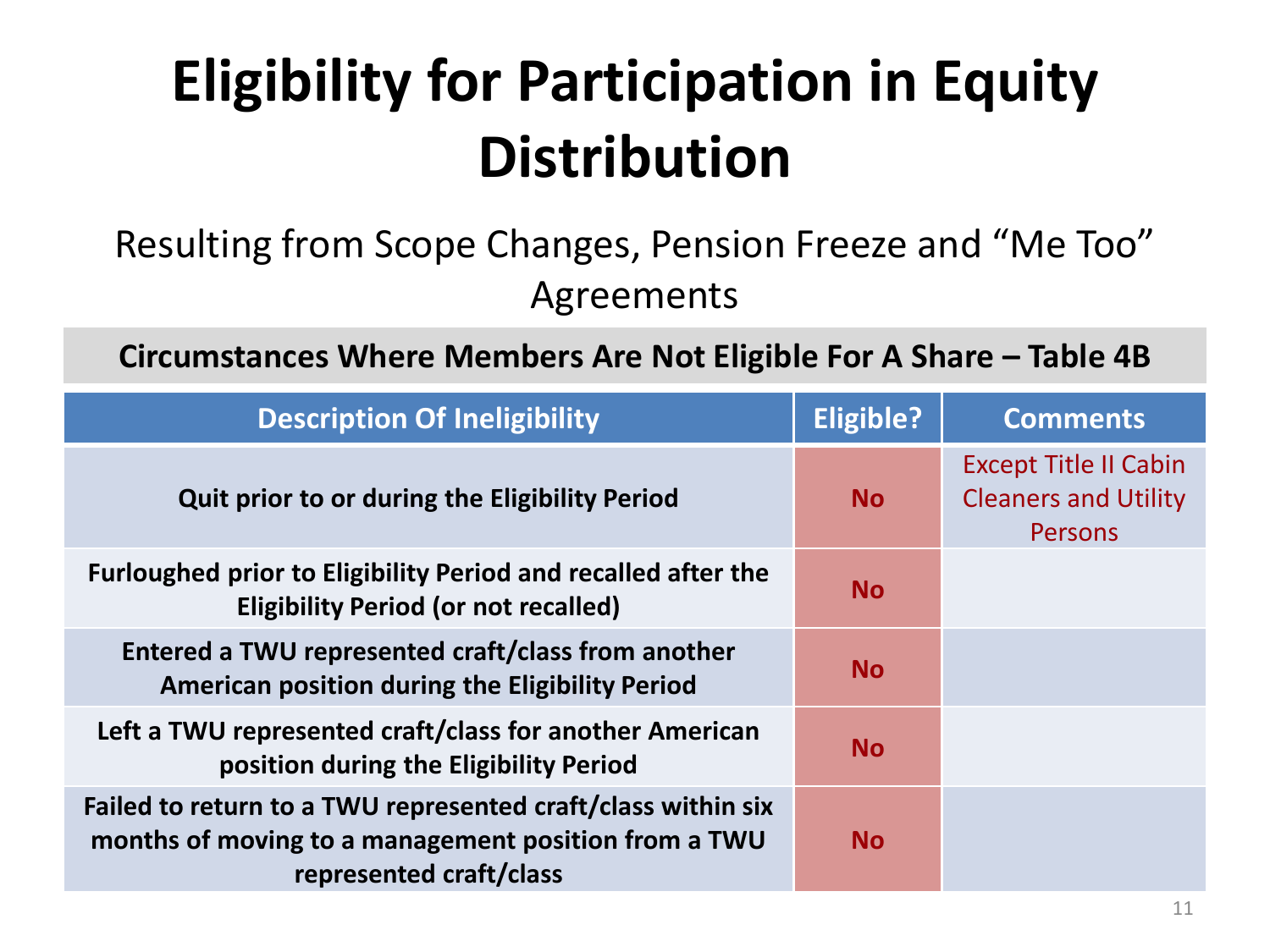#### Resulting from Scope Changes, Pension Freeze and "Me Too" Agreements

**Employed Full Time Or Part Time Share Chart – Table 5** 

| <b>Employment Status</b> | <b>Full Share</b> | 70% Share  |
|--------------------------|-------------------|------------|
| <b>Full Time</b>         | <b>Yes</b>        | <b>No</b>  |
| <b>Part Time</b>         | Nο                | <b>Yes</b> |

**This chart determines the size of share an eligible member will receive depending on whether they are Full or Part Time on November 29, 2011.**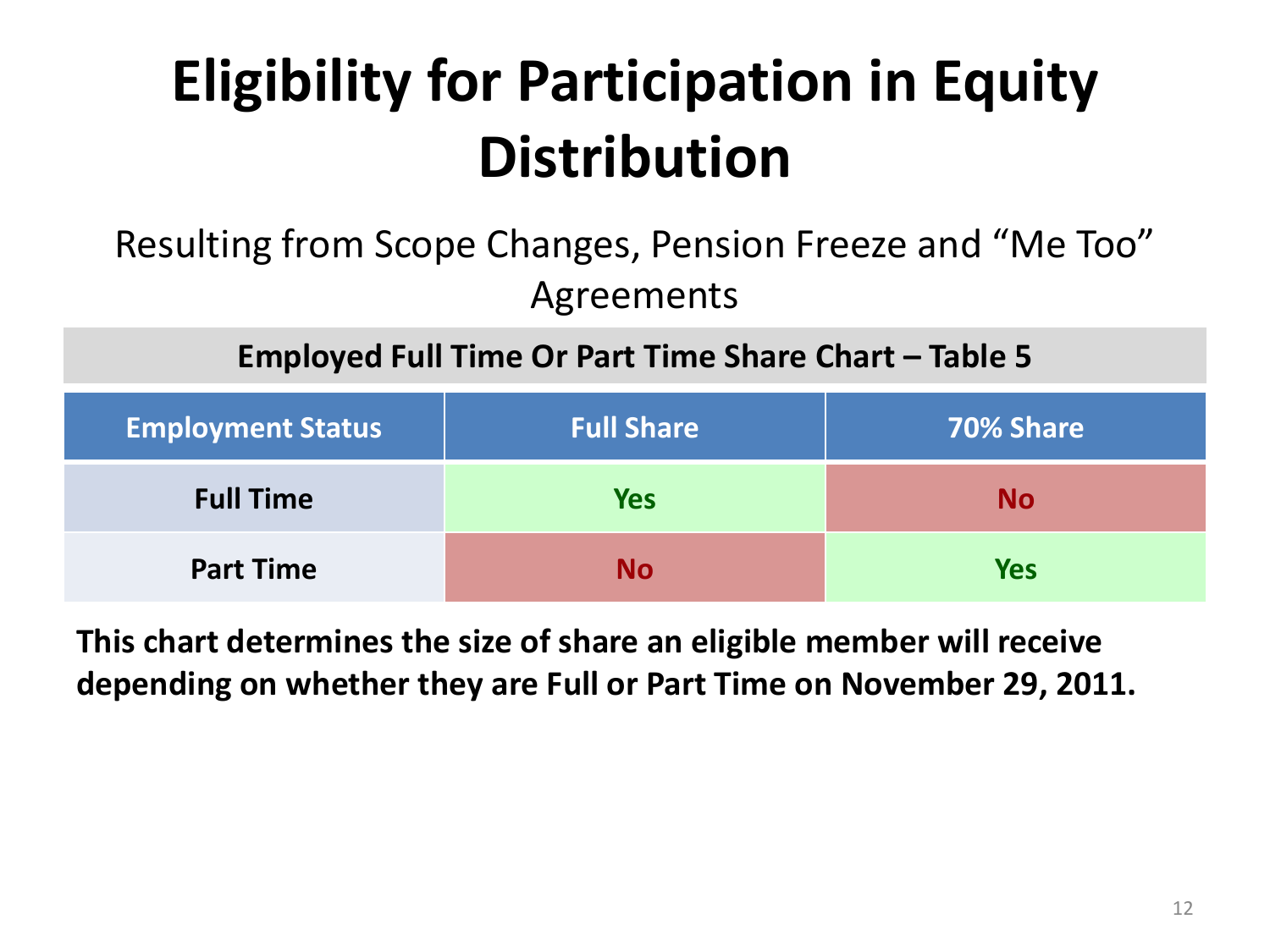Resulting from Resolving Health Care Premium Grievance

TWU will set aside shares deemed to be sufficient to cover the \$10 million value for this claim.

Distribution will be based on participation level (self, self and spouse or family) and number of months eligible person paid health care premiums during the Health Care Grievance eligibility period of October 1, 2010 through November 29, 2011.

\* People who accepted early out or stand-in-stead and retirees will participate in distribution because the grievance covered a past contract violation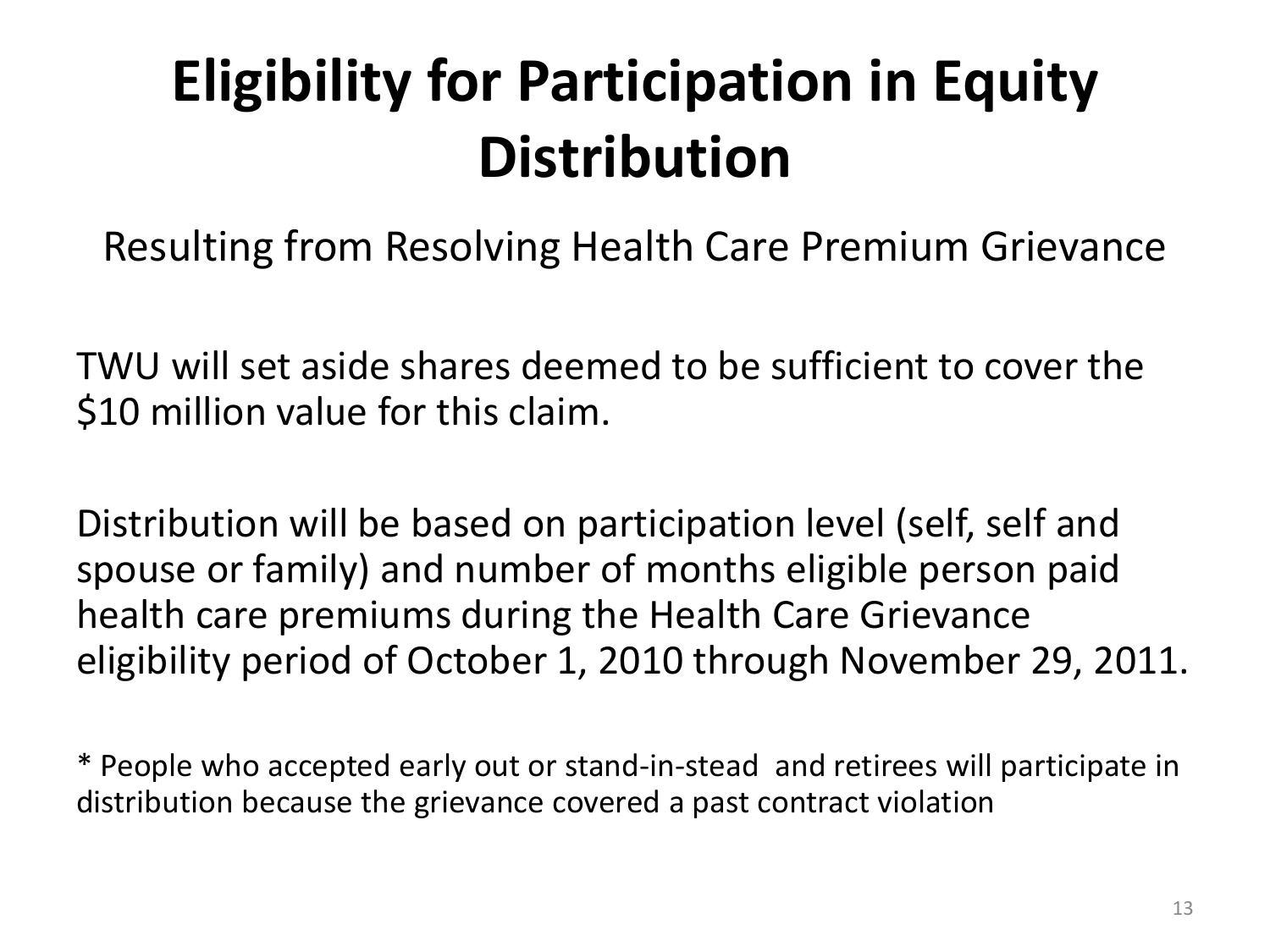#### Resulting from Resolving 757 Overhaul Outsourcing Grievance

TWU will set aside shares deemed to be sufficient to cover the \$6.4 million value for this grievance.

Those shares will be set aside to be distributed among the employees covered by the grievance.

Eligible persons are those who could have done the work, support workers and backshop workers during the period covered by the grievance.

The question as to which of the bases will be covered so employees there will be eligible has not been decided. If necessary, the issue will be submitted to arbitration.

\* People who accepted early out or stand-in-stead and retirees will participate in distribution because the grievance covered a past contract violation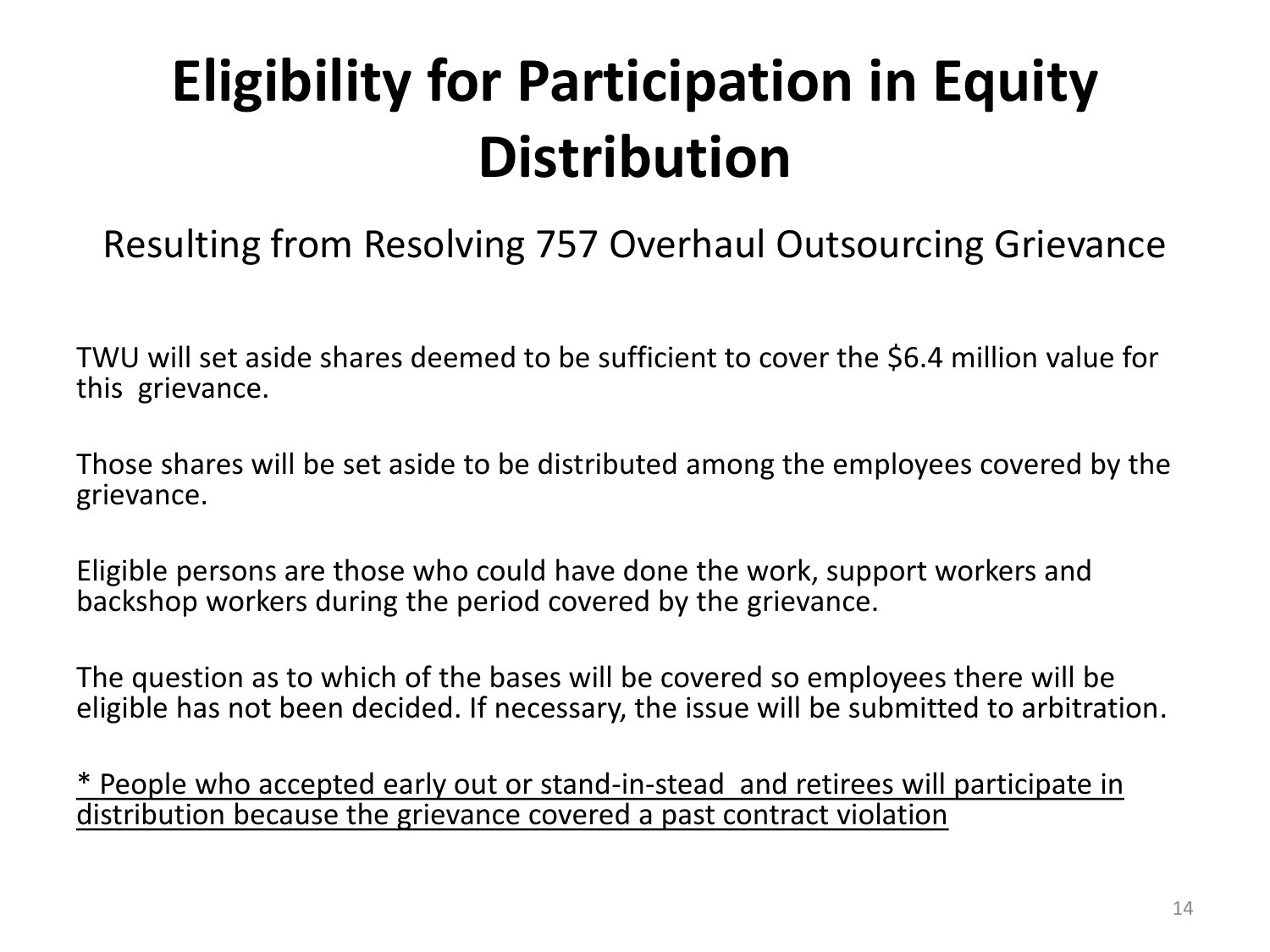# Equity Distribution Methodology

All crafts/classes represented by TWU will participate in the distribution based on their concessions that produced labor cost savings for American that resulted in a 17.47% across-the-board reduction in labor costs for TWU represented crafts/classes.

| <b>Craft/Class</b>               | <b>Distribution of Total Savings</b> |
|----------------------------------|--------------------------------------|
| <b>Mechanics &amp; Related</b>   | 54.63%                               |
| <b>Fleet Service</b>             | 37.66%                               |
| <b>Materials Logistics Spcs.</b> | 4.50%                                |
| <b>Dispatchers</b>               | 1.07%                                |
| Simulator Pilot Instuct.         | 1.06%                                |
| Maintenance Control Techs.       | 0.64%                                |
| Flight Simulator Techs.          | 0.43%                                |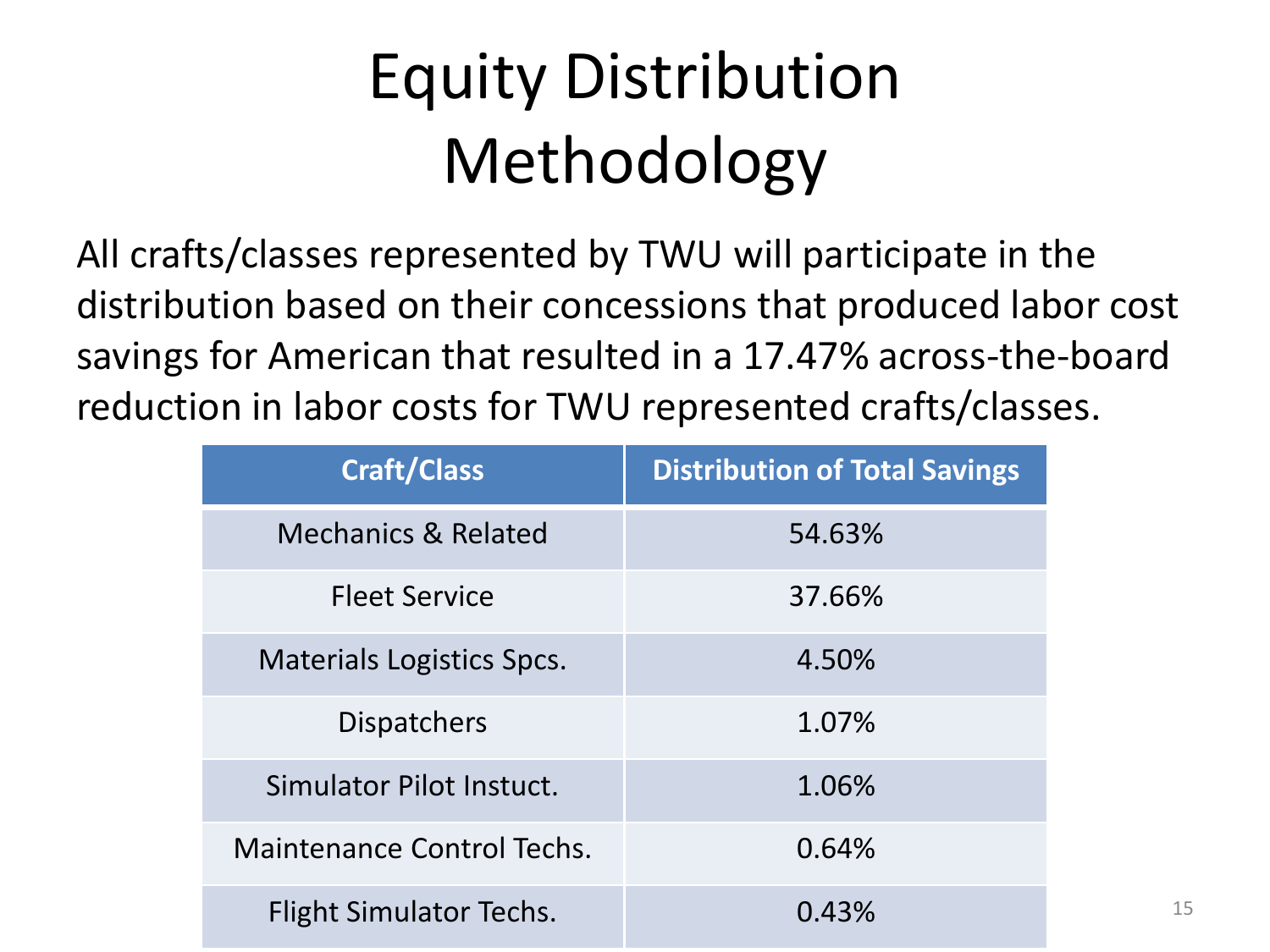#### **The Components of the 4.8% Equity Allocation**

| <b>Component</b>                        | <b>Distribution of 4.8%</b> | <b>Distribution of Total TWU</b><br><b>Share</b> |
|-----------------------------------------|-----------------------------|--------------------------------------------------|
| <b>Scope Rule Changes</b>               | 2.0132%                     | 41.94%                                           |
| <b>Pension Freeze</b>                   | 0.8617%                     | 17.95%                                           |
| "Me too" Agreements                     | 1.7000%                     | 35.42%                                           |
| <b>Health Care Premium</b><br>Grievance | 0.1373%                     | 2.86%                                            |
| 757 Overhaul Grievance                  | 0.0878%                     | 1.83%                                            |
| <b>Totals</b>                           | 4.8000%                     | 100.00%                                          |

5% of the total distribution will be withheld as a Reserve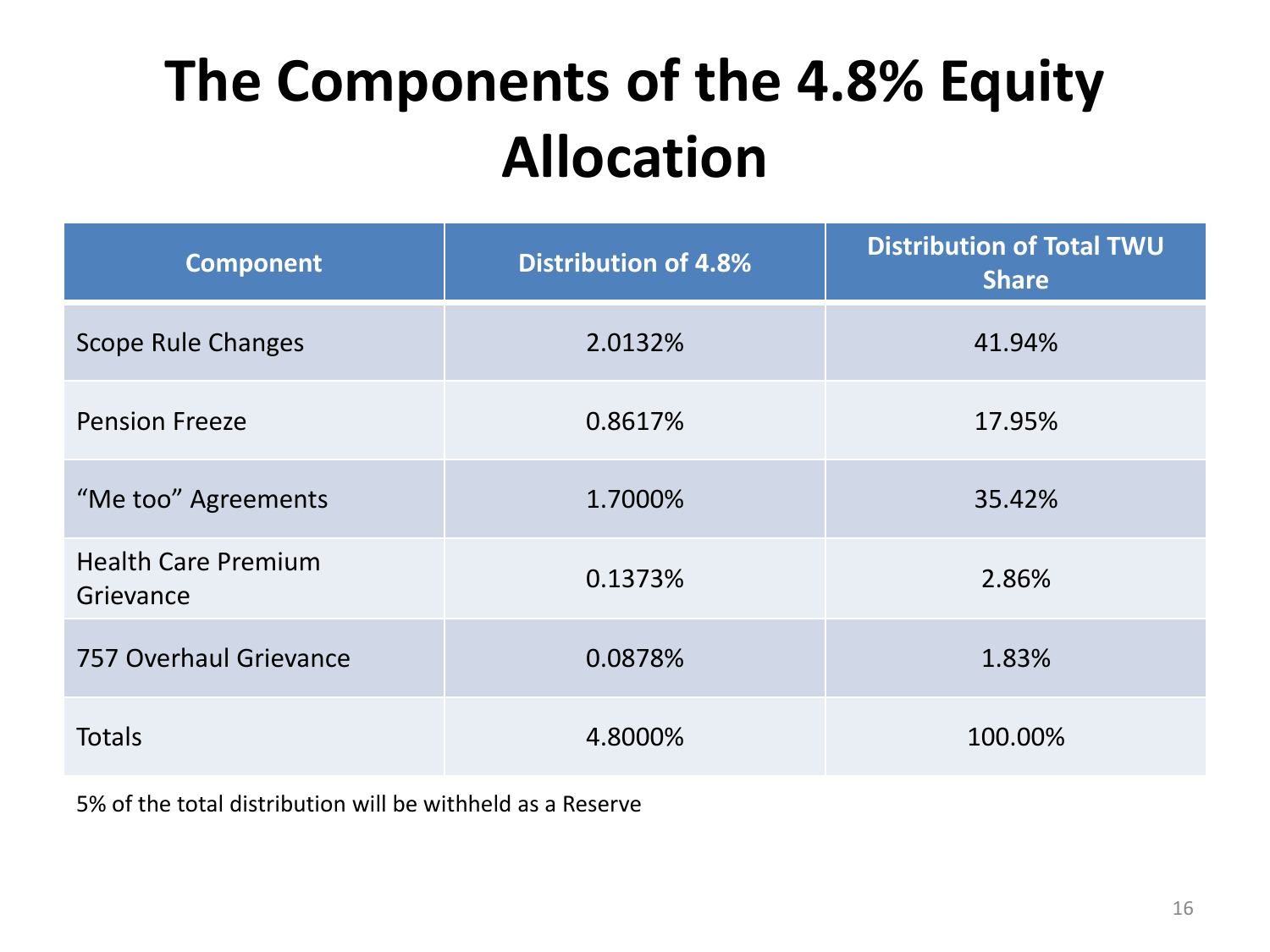Scope Share Methodology

The scope rules reflect sacrifices made by members over the years to obtain and retain scope rules preserving work.

Stock distribution based on formula equally weighting two factors

- Straight time "all-in" rate on November 29, 2011 (50% weighting) (Straight time all in rate means straight time wage rate plus differentials and premiums)
- Years in a TWU title group covered by the collective bargaining agreement scope clause as of November 29, 2011 (50% weighting)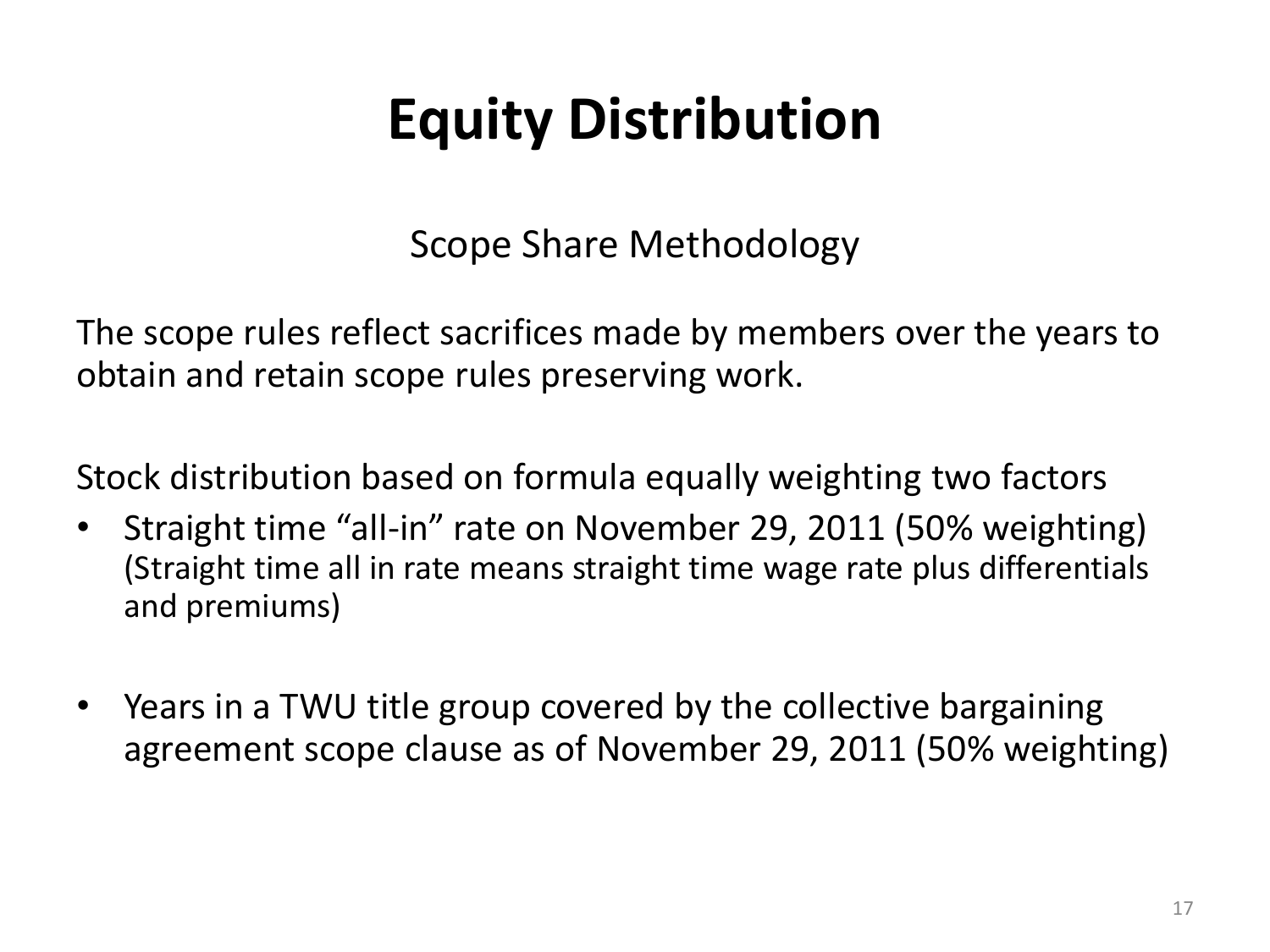Pension Freeze Share Methodology

Pension freeze diminishes the final average salary used for future pension calculations.

Stock distribution based on straight time "all-in" rate on November 29, 2011.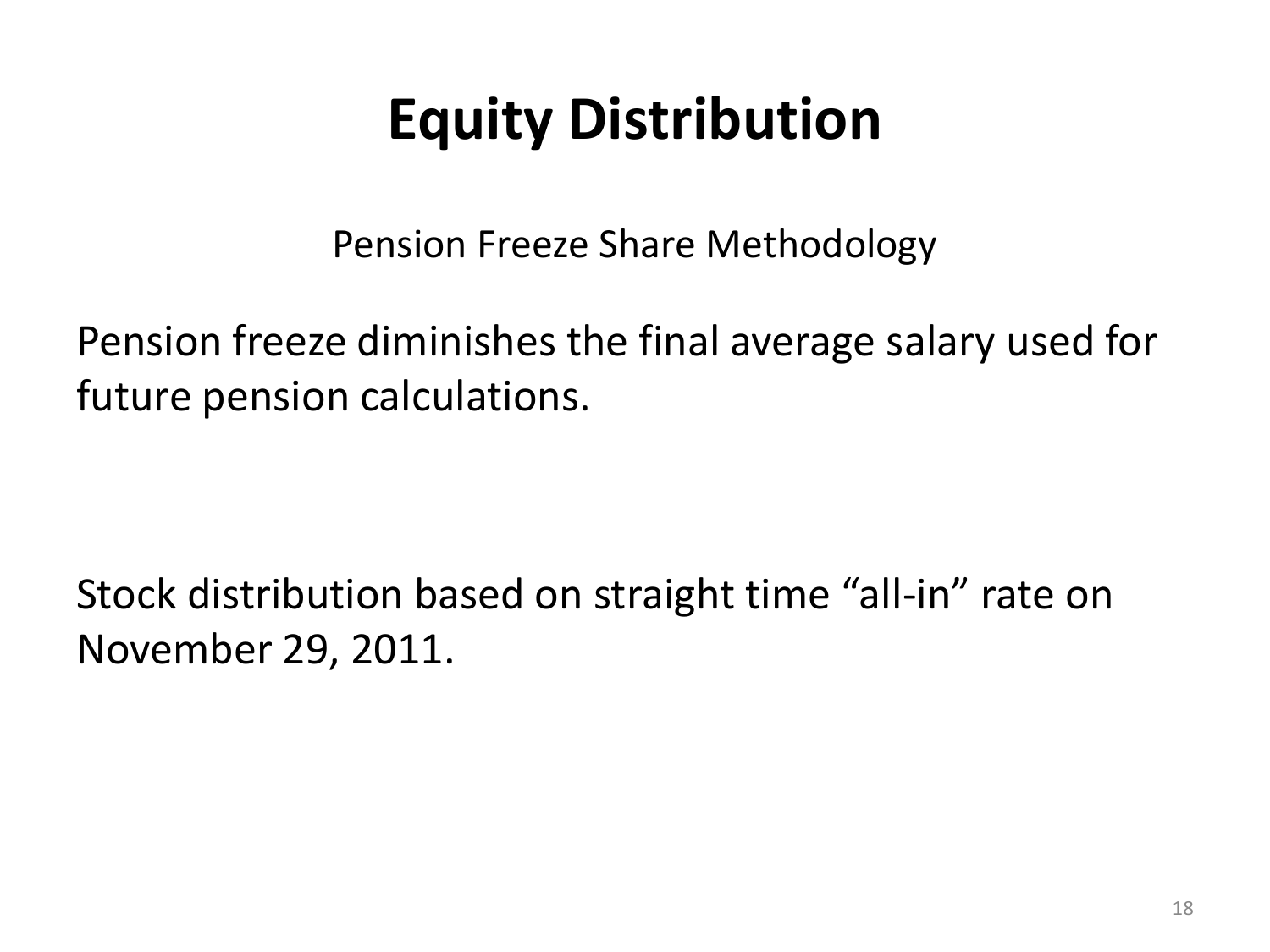"Me Too" Share Methodology

Stock distribution made on an equal number of shares per eligible person within the unit basis meaning that all Eligible Members will receive an equal number of shares for this distribution.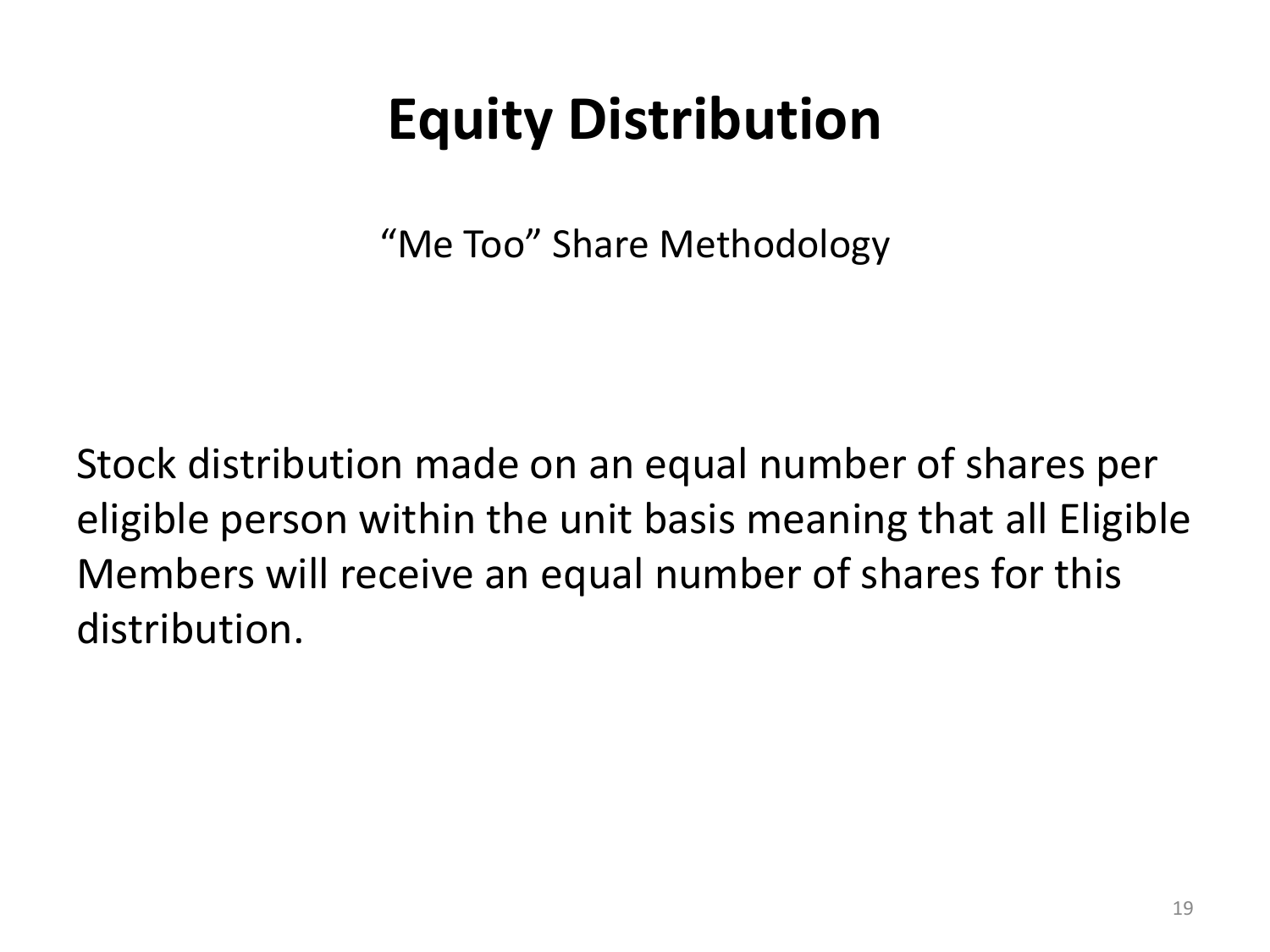Healthcare Premium Grievance Share Methodology

All Eligible Members paid premiums above what they were contractually required to pay.

Stock distribution made on an a pro rata basis for eligible persons based on level of participation (self, self and spouse, family) and number of months paid health care premiums during the Healthcare Grievance eligibility period.

To calculate an eligible member's share in the healthcare grievance, the total number of months during the eligibility period that eligible persons paid healthcare premiums is divided into the total number of shares available for distribution to all TWU groups for the healthcare grievance and then prorated based on participation level; then that number is multiplied by each eligible person's number of months of payment of healthcare premiums during the eligibility period to determine an individual's share.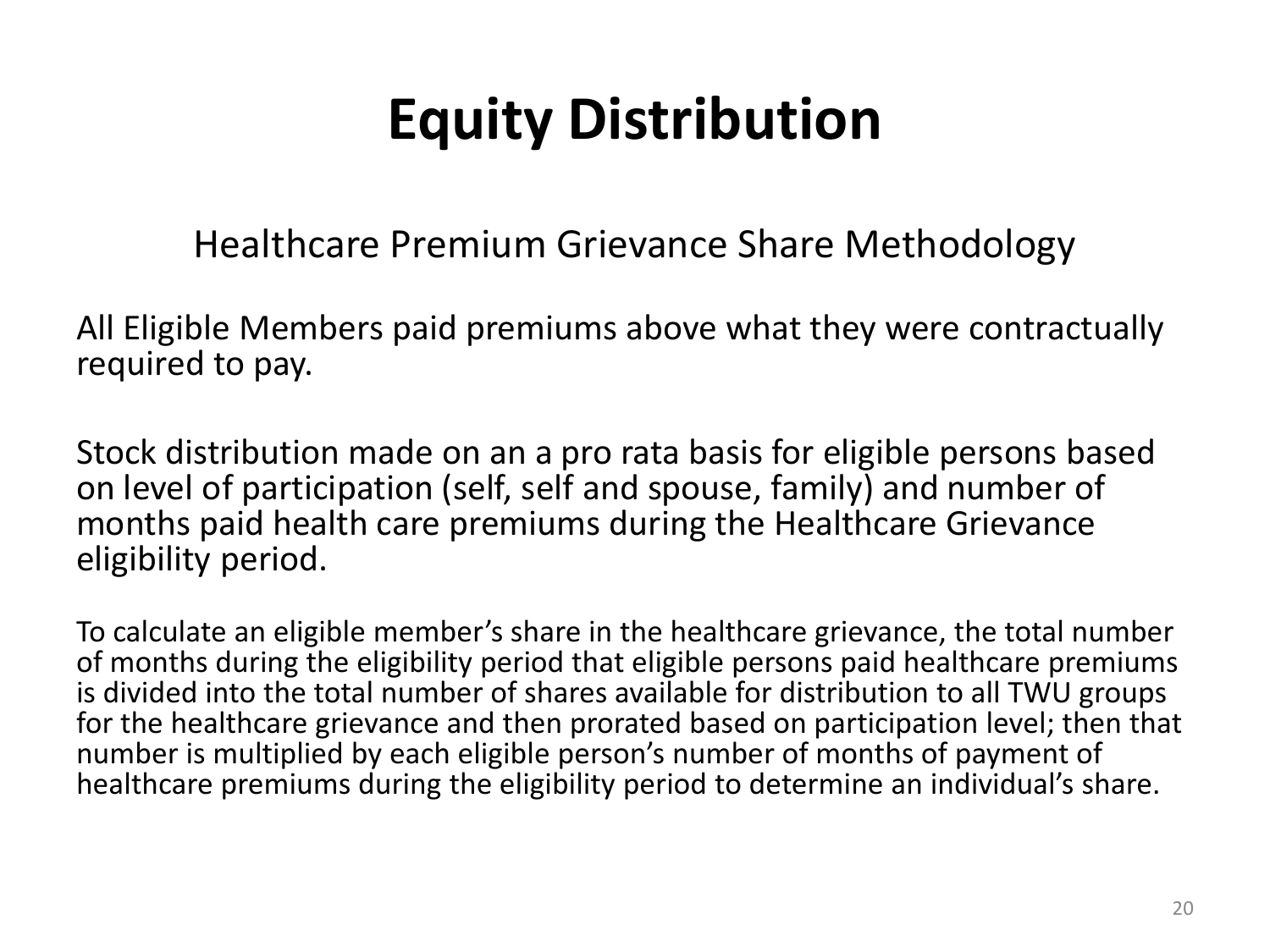757 Overhaul Grievance Share Methodology

Stock distribution to Eligible Members based on straight time "all-in" rate on September 29, 2011 (date of the outsourcing notice).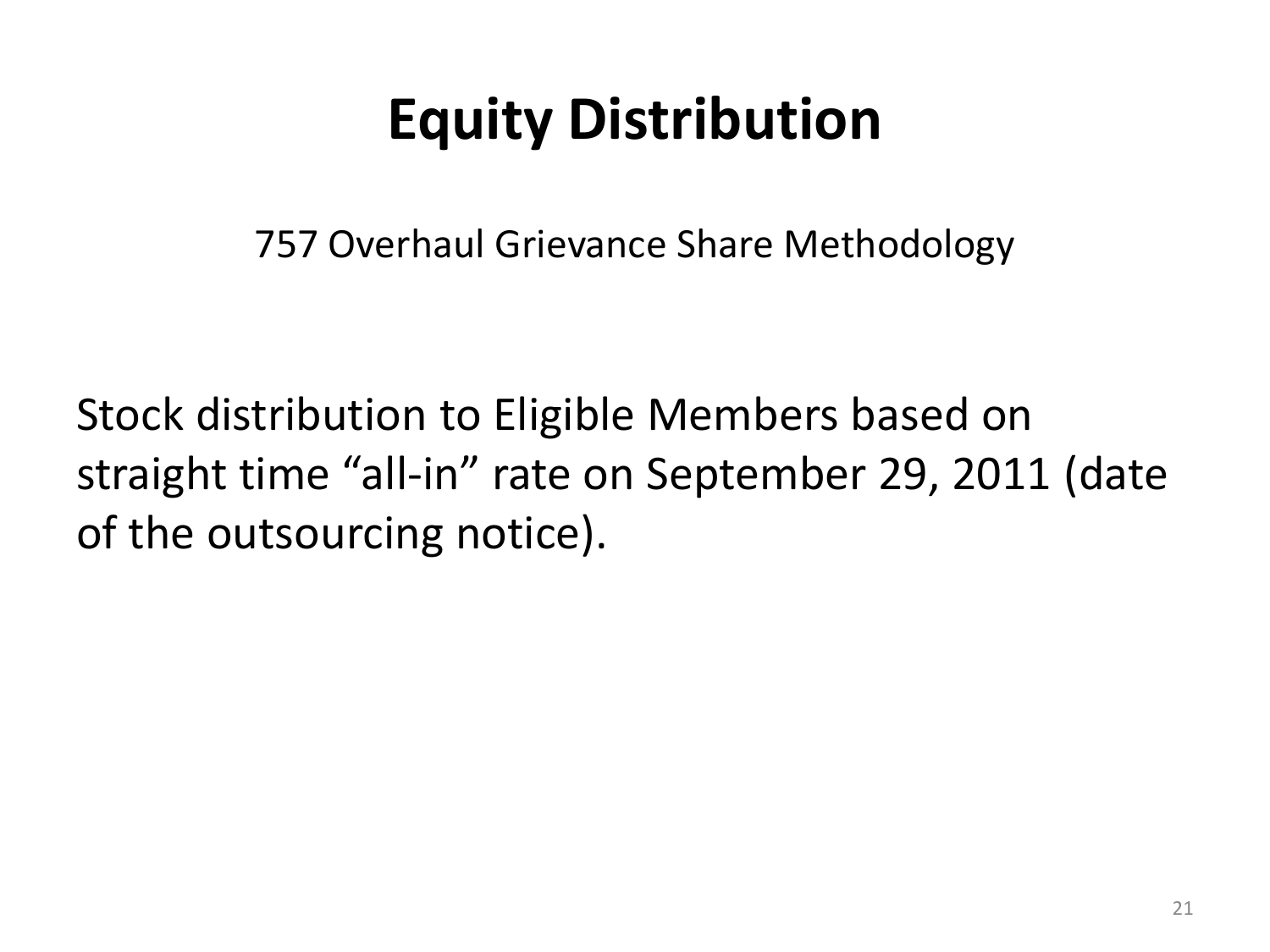## **Equity Distribution Protection For Disputed Claims**

Reserve Methodology

A Reserve equal to 5% of the distribution will be created to address

- Payroll inaccuracies
- Incorrect payouts
- Eligibility appeals
- Administrative expenses in handling claims
- Litigation costs

**{Remainder of reserve will be distributed to all Eligible Members after all claims and appeals are resolved and after reasonable certainty that there will be no additional claims}**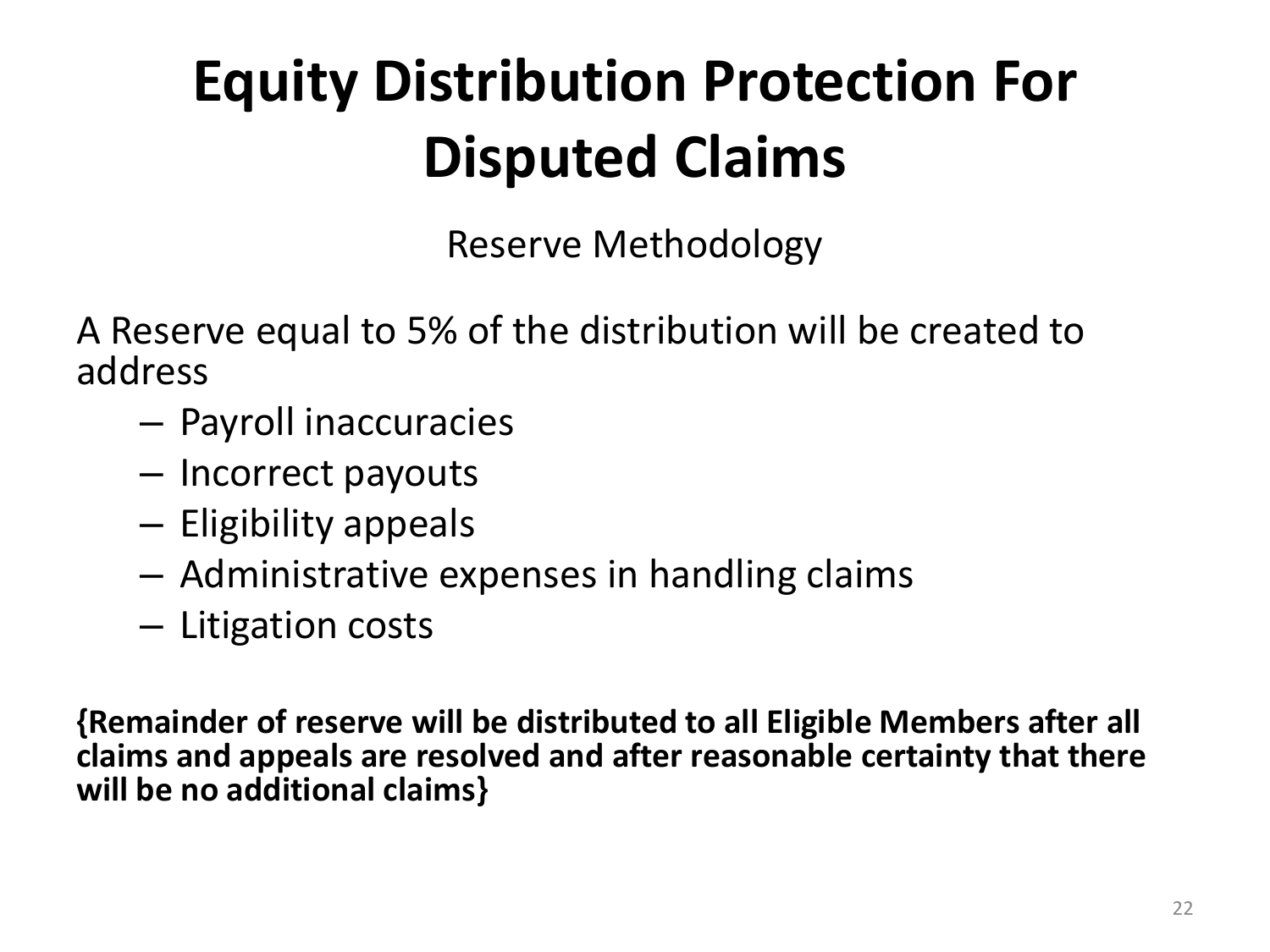## **Equity Share Distribution Methodology**

- The TWU provides American with a list of Eligible Members and their percentage of the 4.8% Equity Allocation
- Members will receive notification of their eligibility and payroll data as of November 29, 2011 via a mailout
- American will establish an account through Computershare in the name of each Eligible Member
- Computershare is a transfer agent that assists companies distribute stock to eligible persons by establishing accounts for them and transferring the company's stock to their accounts
- Computershare allows persons who have accounts to view the number of shares of stock that they have and their value and sell those shares or roll them into another investment account.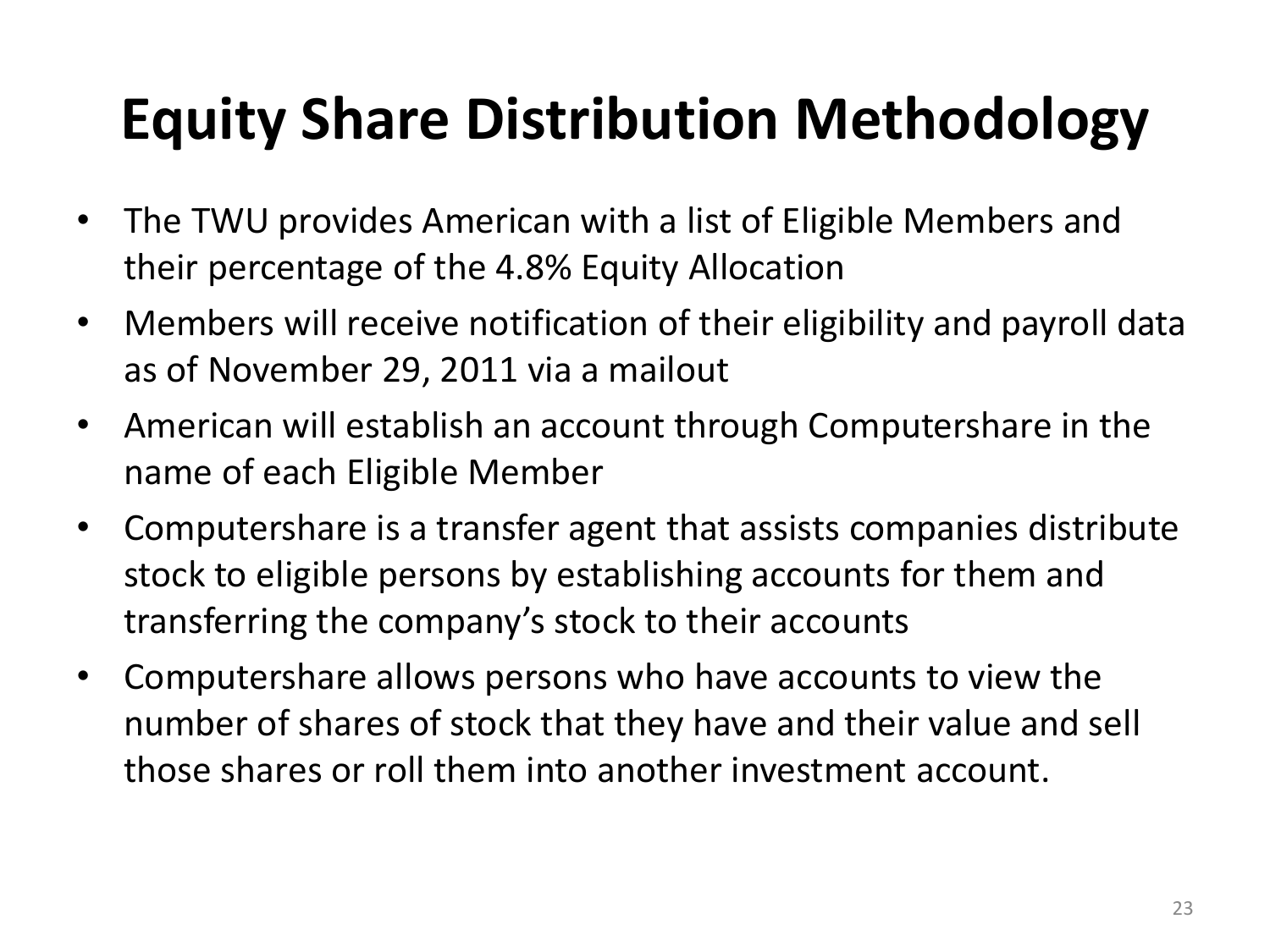## **Timeline for Distribution of Equity Shares**

- Shortly after American's emergence from bankruptcy, expected to be sometime in the Fall of 2013 (the "Effective Date"), the New American will deposit a portion of the shares to which you are entitled into your Computershare account. The initial distribution is expected to be 40%-60% of the projected shares to be issued to TWU
- Within 120 days after the Effective Date, the shares distributed to all members will equal the 4.8% Equity Allocation for TWU minus the reserve, the final number of shares will depend on the stock price
- The percentage of shares initially allocated, the 120 day period for issuance of shares and the time of issuance of additional shares will be the same for all unsecured creditors
- This means that American may deposit additional shares into your Computershare account at points within the 120 day period
- You will be notified each time a distribution is made to your Computershare account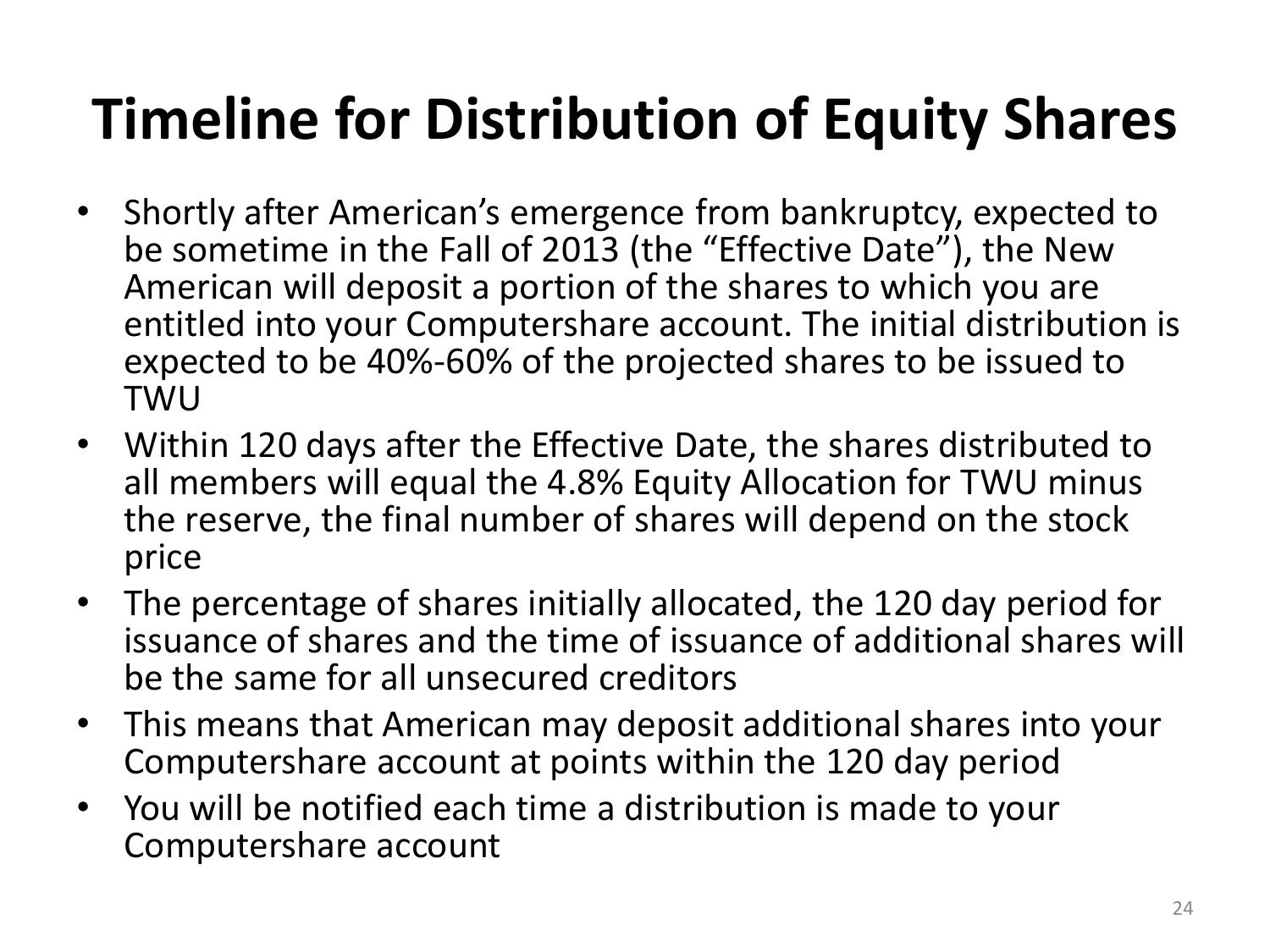#### **Computershare Account - Explained**

- American will distribute stock not cash (as permitted by the bankruptcy court)
- American will place your shares into your Computershare account
- You will be able to sell your shares a few days to a couple of weeks after they are placed into your account
- You will be notified when you have shares in your Computershare account and when they will be able to be sold
- Once you have shares in your Computershare account you may sell them or hold them for sale at a later date
	- If you hold your shares, the sale price may increase or decrease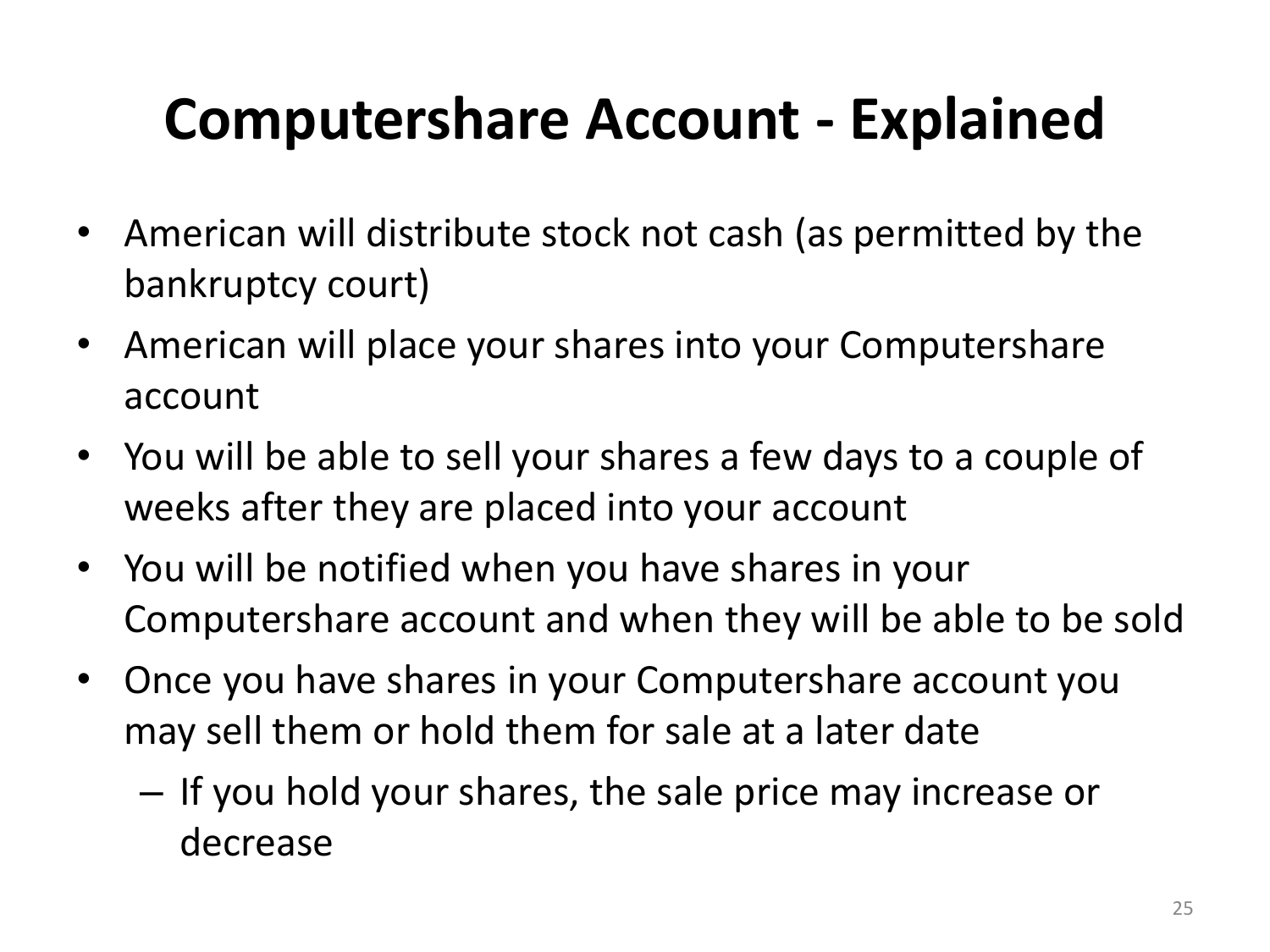#### **Computershare Account - Explained**

- Computershare will execute the sale of your stock and send you a check/electronically deposit into your designated account an amount based on the number of shares you sell and the price of the stock at the time of the sale
- You may roll your shares into another stock account, such as a Charles Schwab account
- Computershare will charge you a nominal fee to execute a sale of your shares
- You may view the details of your Computershare account at any time online
- Computershare will issue a Form 1099 to you if you execute a sale of your stock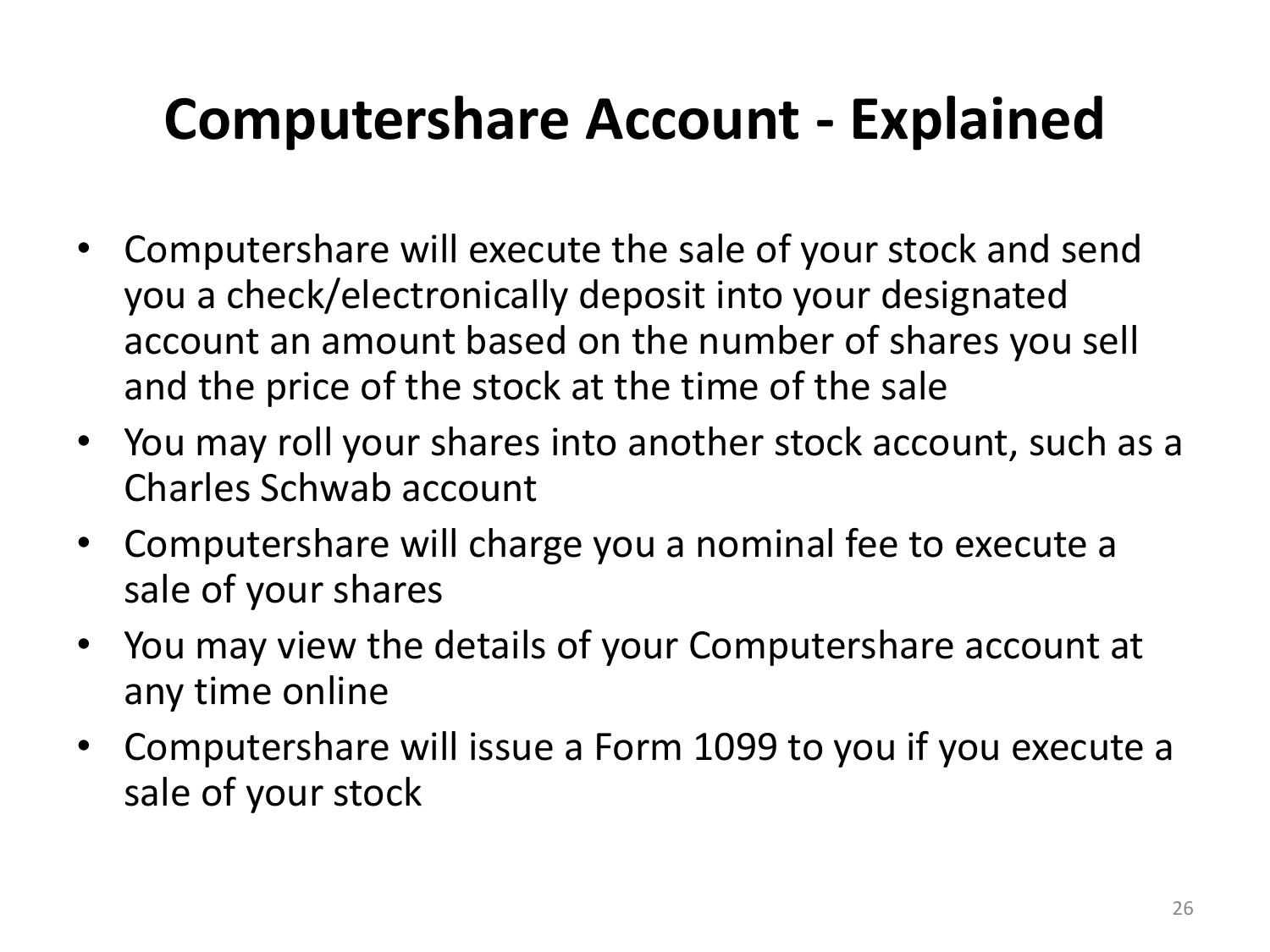## **Taxation of Equity Distribution**

- American plans to withhold a percentage of your shares to pay federal and state taxes
- Amount of shares in your Computershare account available for sale will be net of tax withholdings
- Any excess withholdings can be claimed when you file for your taxes
- TWU believes that there is an argument that FICA, FUTA and Medicare taxes should not be withheld (income taxes have to be withheld)
- TWU is discussing with American and the other unions the filing of a joint request for an Opinion Letter from the IRS on the issue
- All taxes will be initially withheld and then refunded if IRS rules in TWU's favor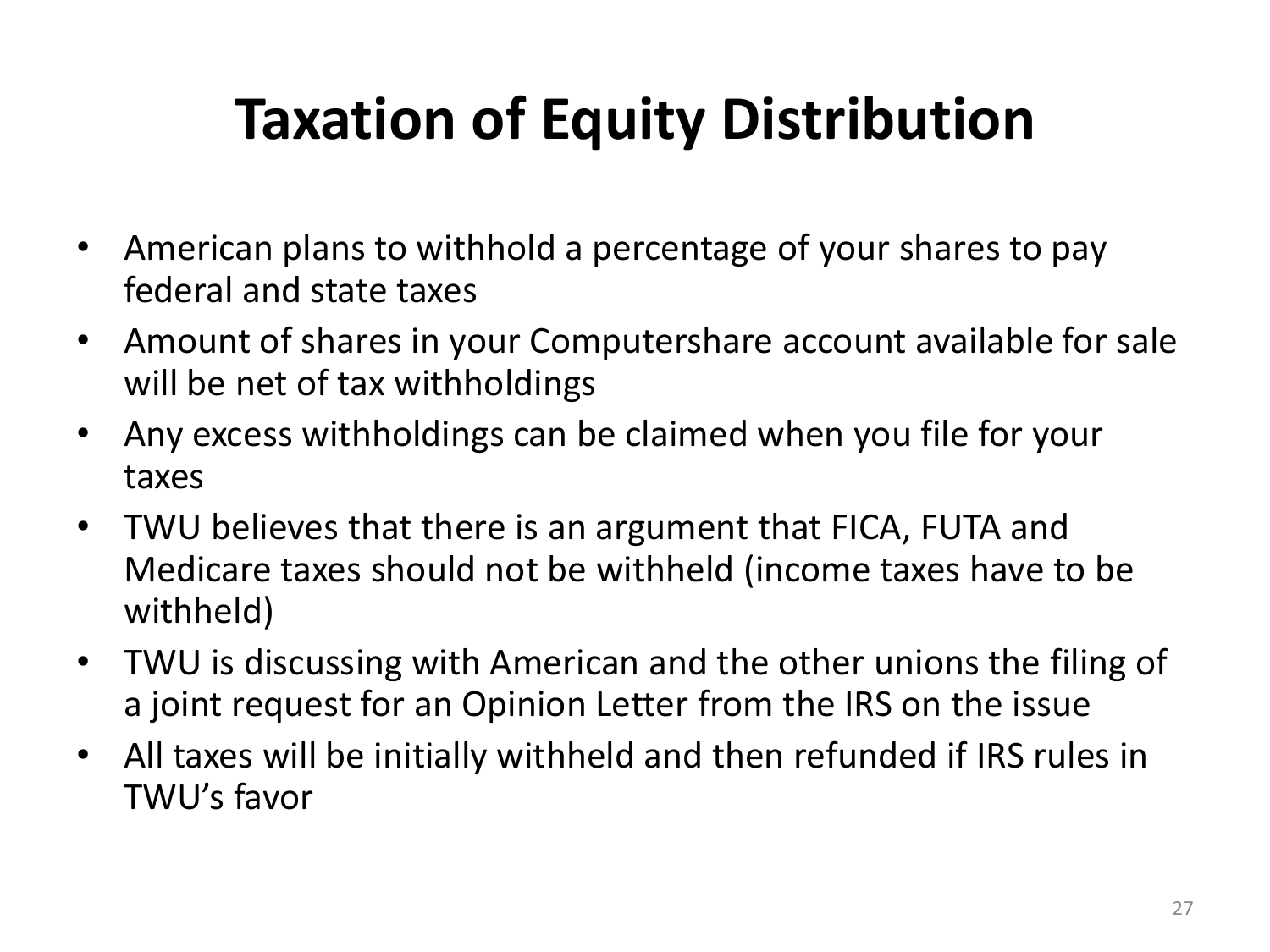# **Distribution of Shares into your \$uper \$aver 401(k) Account**

• The TWU is exploring with American whether there can be a way for you to have your shares or a portion of your shares, or their financial equivalent through a payroll deduction, deposited into your \$uper \$aver 401(k) account on a pre-tax basis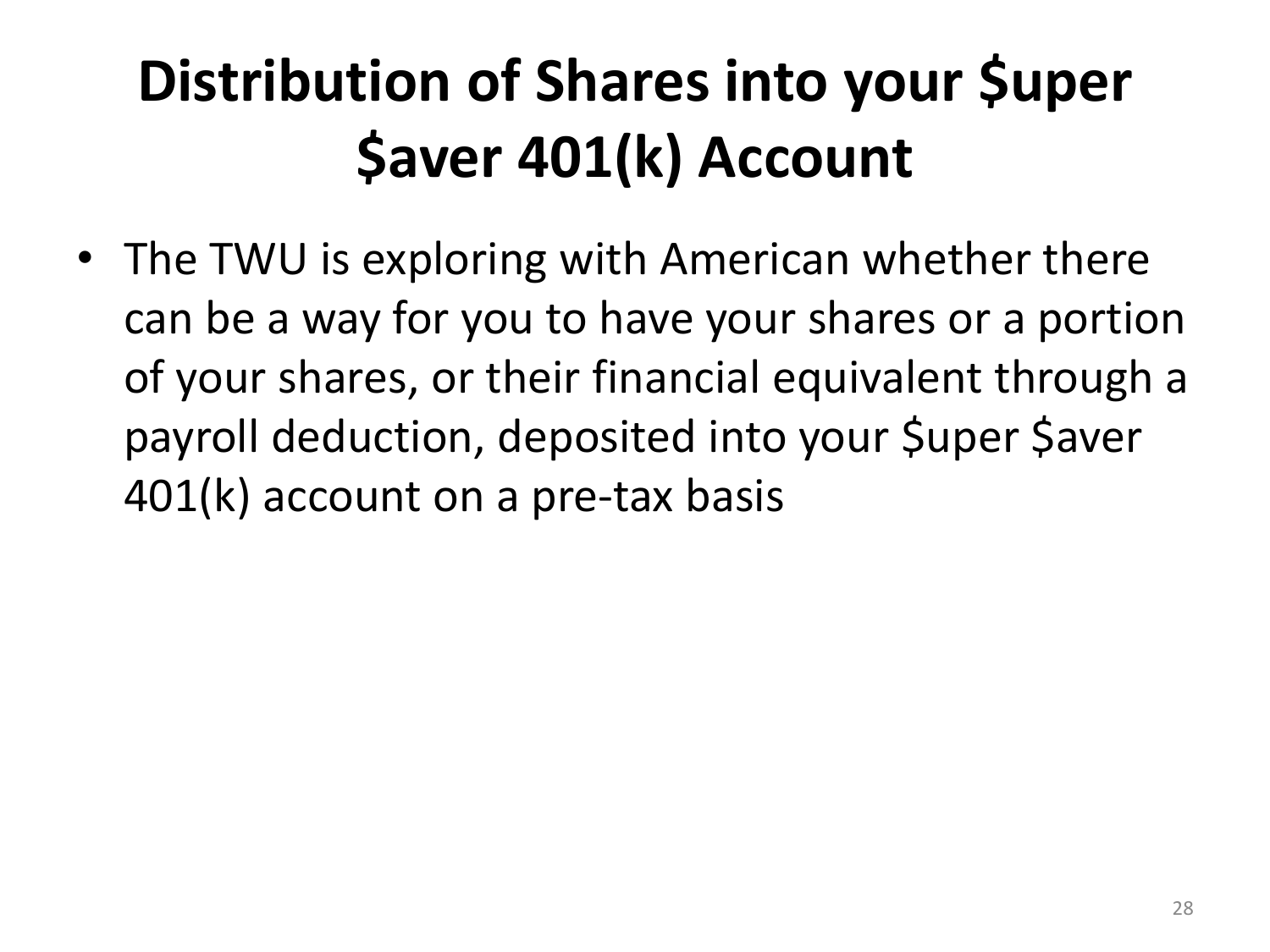#### **Internal Appeal Procedure**

- 30 day time period after notification of eligibility status and payroll data to file an appeal claiming entitlement to a distribution
- 30 day time period from date of receipt of shares if claim is not based on eligibility or payroll data
- Appeals will be heard by a subcommittee of the TWU Equity Distribution Committee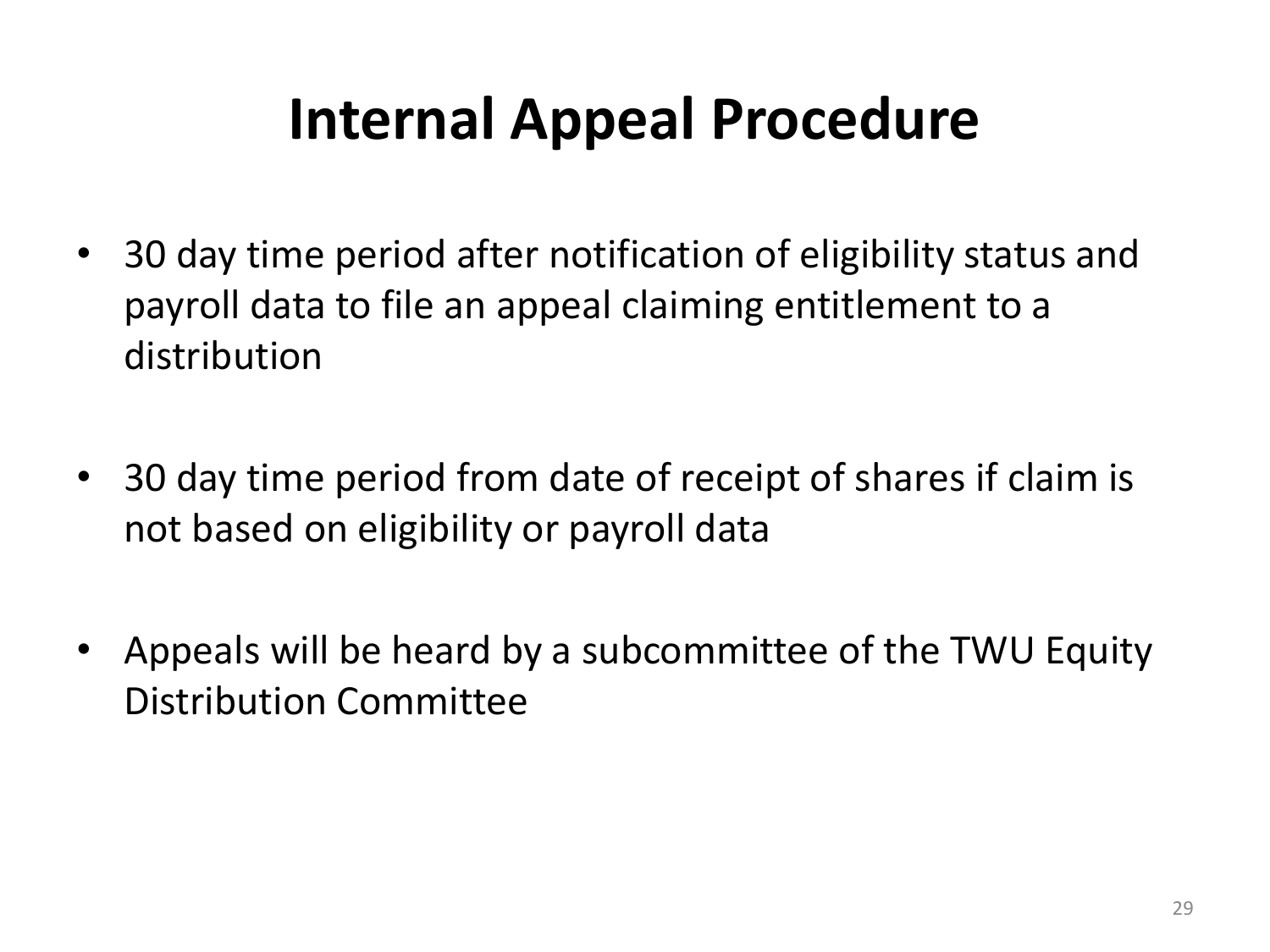### **How Much Will I Get?**

- Number of shares in New American will not be known until American emerges from bankruptcy
- Projecting 23 million shares
- Amount of shares each individual will receive depends on the application of the distribution formulas to his/her circumstances
- Amount those shares are worth depends on the price of the New American stock which will not be known until after American emerges from bankruptcy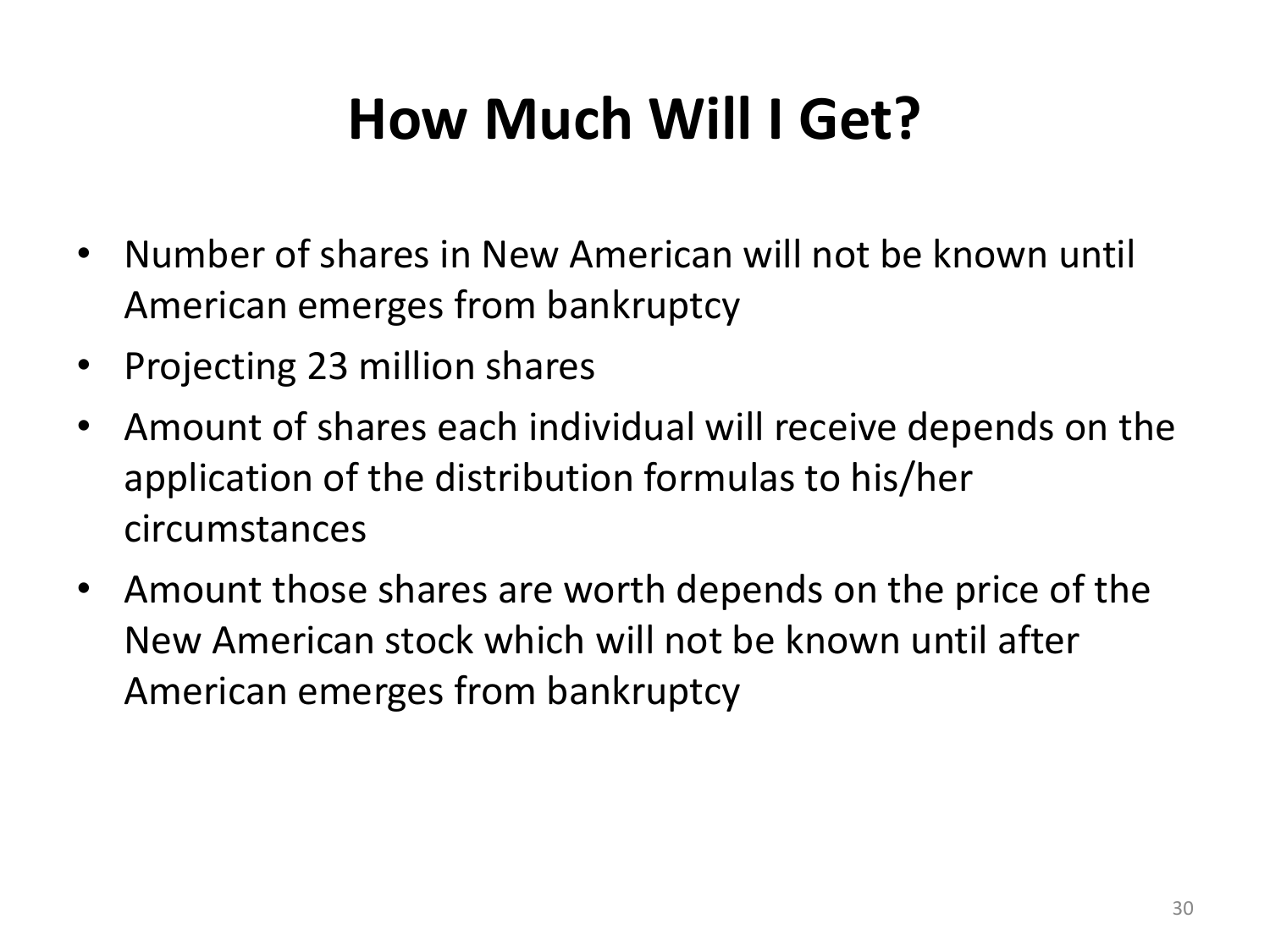# HOW THE DISTRIBUTION FORMULA WORKS -- DISCLAIMER

- We will be providing examples of how the distribution formula works.
- These examples rely on a hypothetical amount of shares that the TWU will receive and a hypothetical share price for those shares.
- The actual number of shares that the TWU receives and their value could vary greatly from these examples and will be based on a number of factors currently unknown to the TWU.
- The actual number of shares that you receive will be based on your eligibility to participate in the various components of the TWU Equity Distribution Plan and the number of shares that the TWU actually receives from New American.
- The TWU makes no claims, promises, representations or guarantees about the accuracy, completeness, or adequacy of the contents of these examples or that the information in these examples reflects the actual number of shares that you will receive or their value, and expressly disclaims liability for errors and omissions in the contents of these examples or if the actual number of shares that you receive or their value differs from the information contained in these examples. No warranty of any kind, implied, expressed, or statutory, is given with respect to the contents of these examples.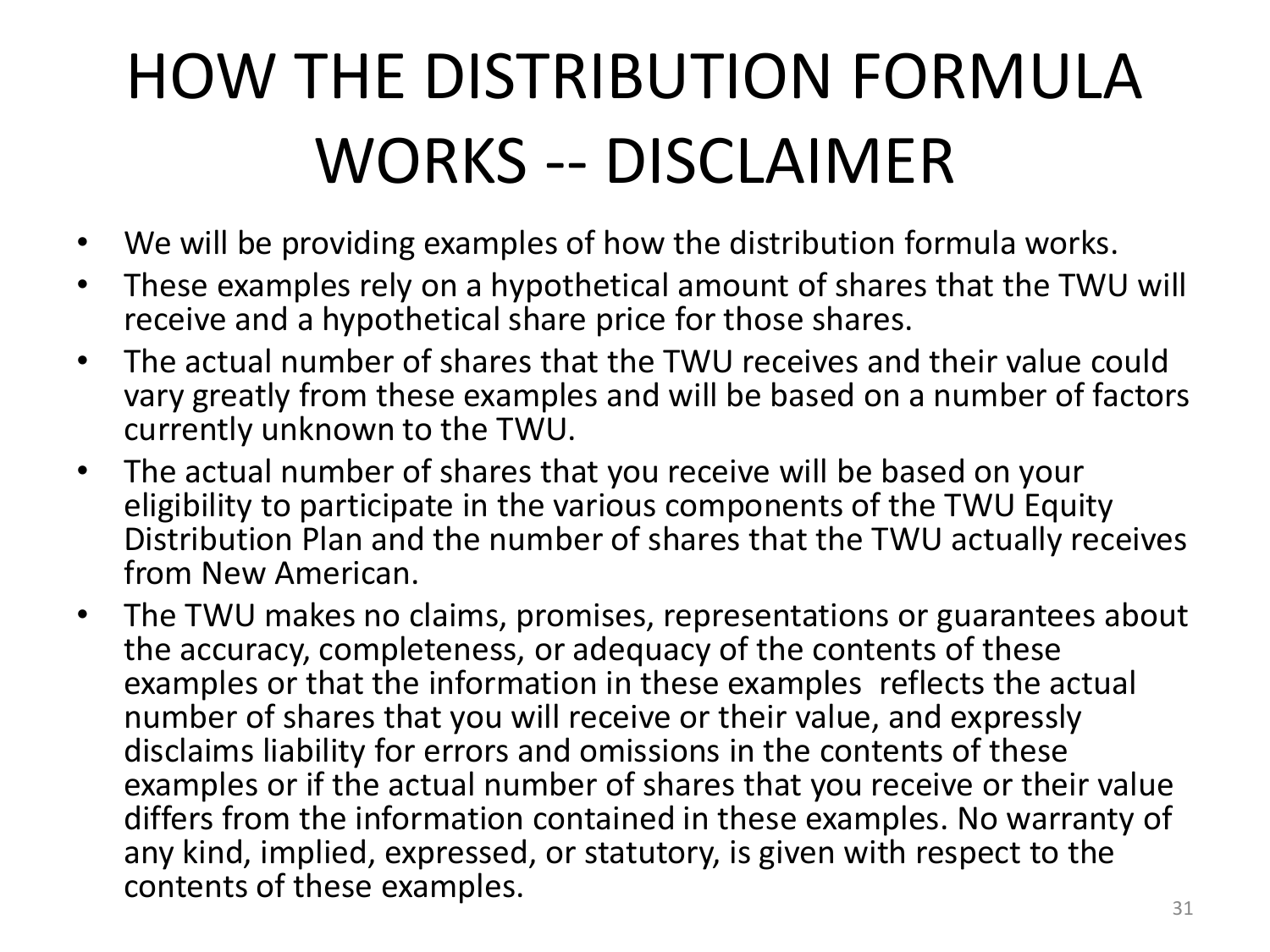HOW THE DISTRIBUTION FORMULA WORKS Example 1 --- Aircraft Maintenance Technician with 15 years service

- **Assumptions for Illustration Purposes only**
- AMT, earning \$32.75 "all-in" on 11/29/11; 15 years of service with AA
- 23 million TWU Shares @ \$14.50 per share
- Total M&R Eligible Participants = 11,000
- Total M&R hourly ST all-in payroll = \$350,000
- Aggregate M&R Service = 215,000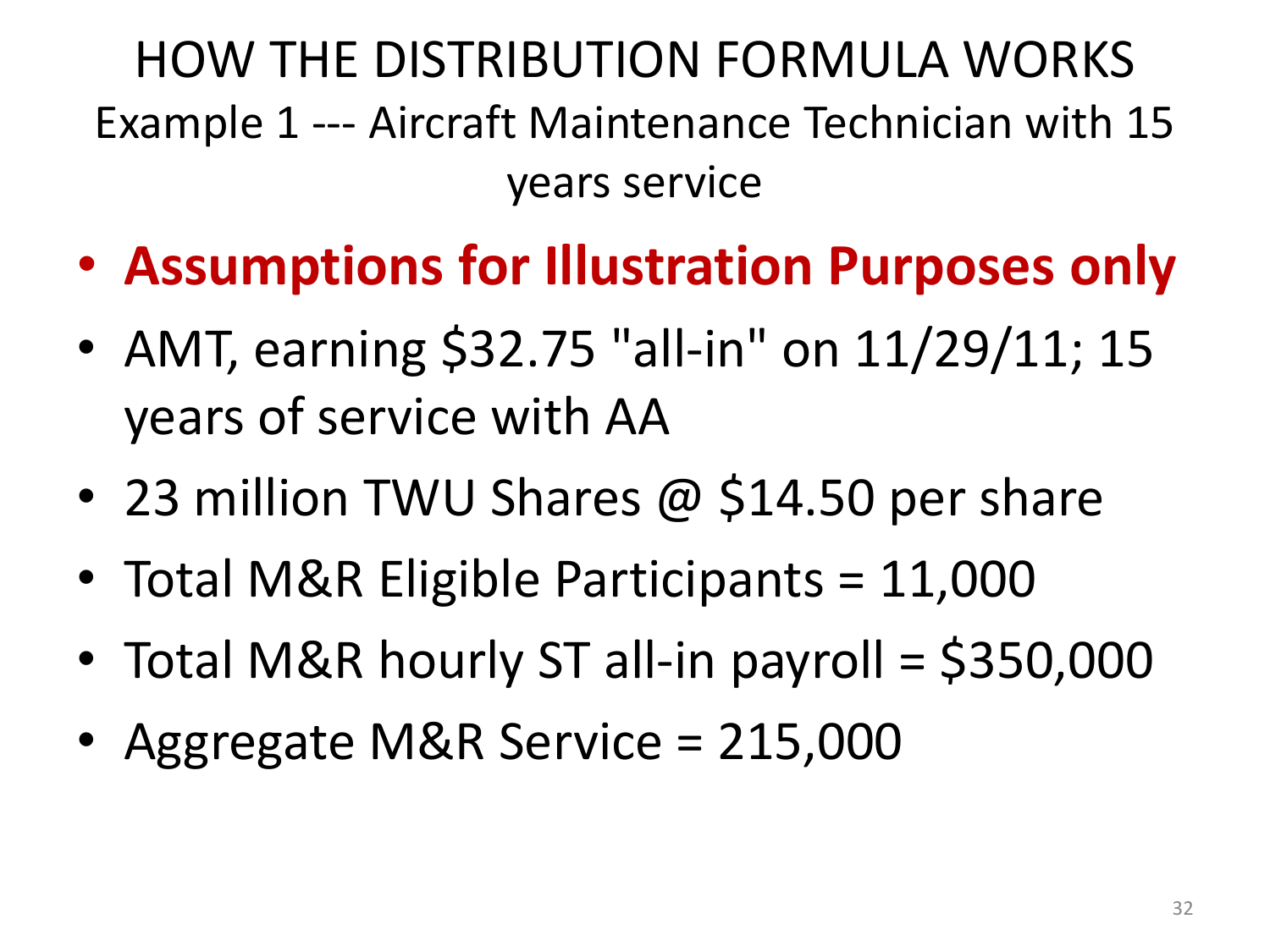#### **HOW THE DISTRIBUTION FORMULA WORKS Example 1 --- Aircraft Maintenance Technician with 15 years service**

#### **Component**

- 
- **Scope**
- Pension
- Me-Too
- Health Ins.
- 757 Griev.

**Individual Calculation**

- $(.5 \times 32.75/350,000) + (.5 \times 10^{-10}$  $15/215,000$  = .0082%
- $\cdot$  (32.75/350,000) = .0094%
- equal number per person among all eligible within M&R group
- equal number per person among all eligible
- $\bullet$  (32.75/350,000) = .0094%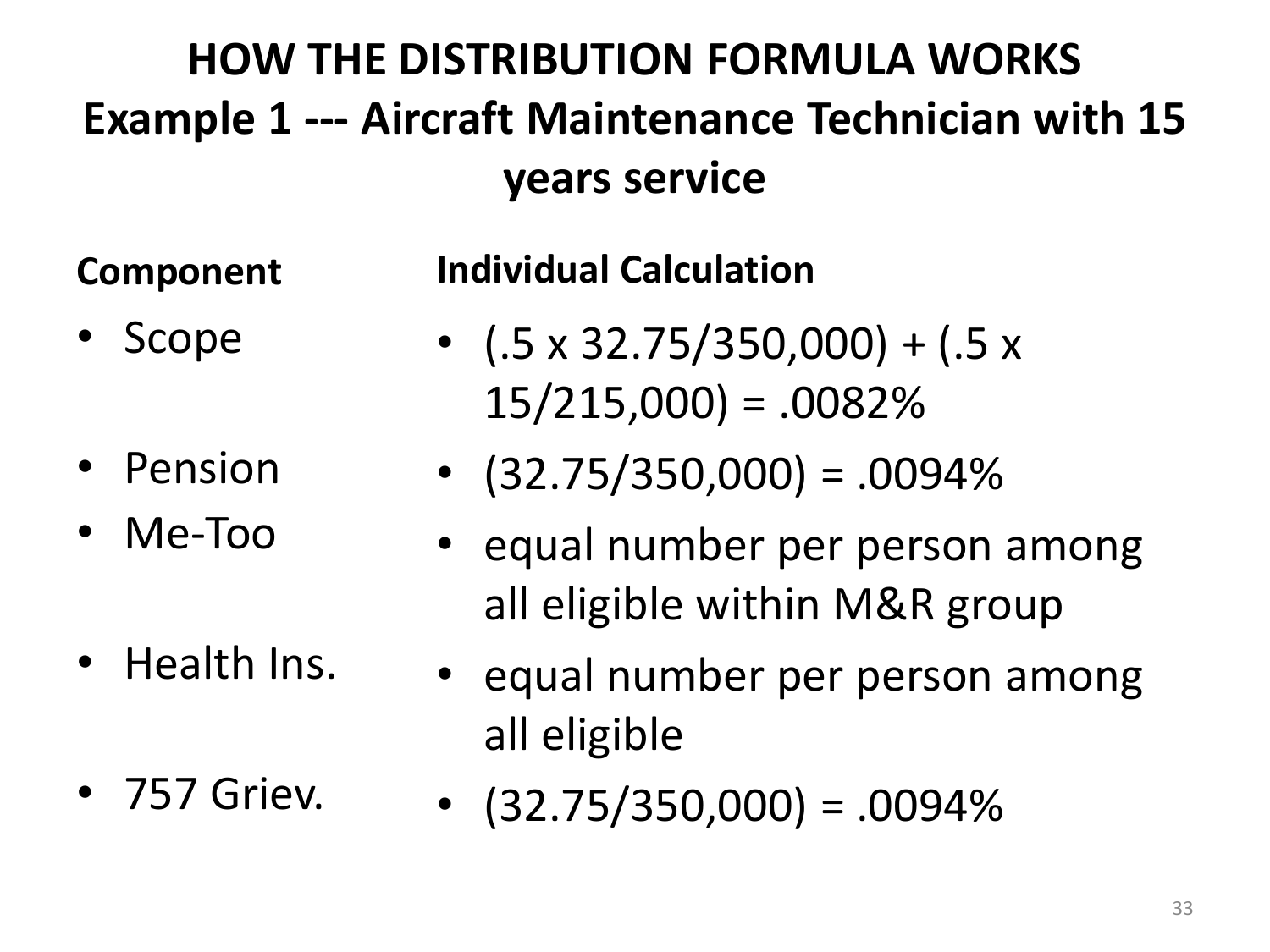#### HOW THE DISTRIBUTION FORMULA WORKS Example 1 --- Aircraft Maintenance Technician

| <b>Component</b>                           | <b>M&amp;R Portion of Total # of</b><br><b>TWU Shares</b> |            | <b>Individual Portion of</b><br><b>Total # of M&amp;R Shares</b> |       |
|--------------------------------------------|-----------------------------------------------------------|------------|------------------------------------------------------------------|-------|
| Scope                                      | 22.91%                                                    | 5,270,381  | .0082%                                                           | 432   |
| Pension                                    | 9.81%                                                     | 2,255,863  | .0094%                                                           | 212   |
| Me-Too                                     | 19.35%                                                    | 4,450,454  | $=$ share                                                        | 405   |
| Health Ins.                                | 1.39%                                                     | 319,000    | $=$ share                                                        | 29    |
| 757 Griev.                                 | 1.83%                                                     | 420,716    | .0094%                                                           | 40    |
| <b>Totals</b>                              | 55.29%                                                    | 12,716,414 | 0.0088%                                                          | 1,118 |
| Value @ \$14.50/share                      |                                                           |            | \$16,211                                                         |       |
| *AA will withhold approx.<br>33% for taxes |                                                           |            |                                                                  | 34    |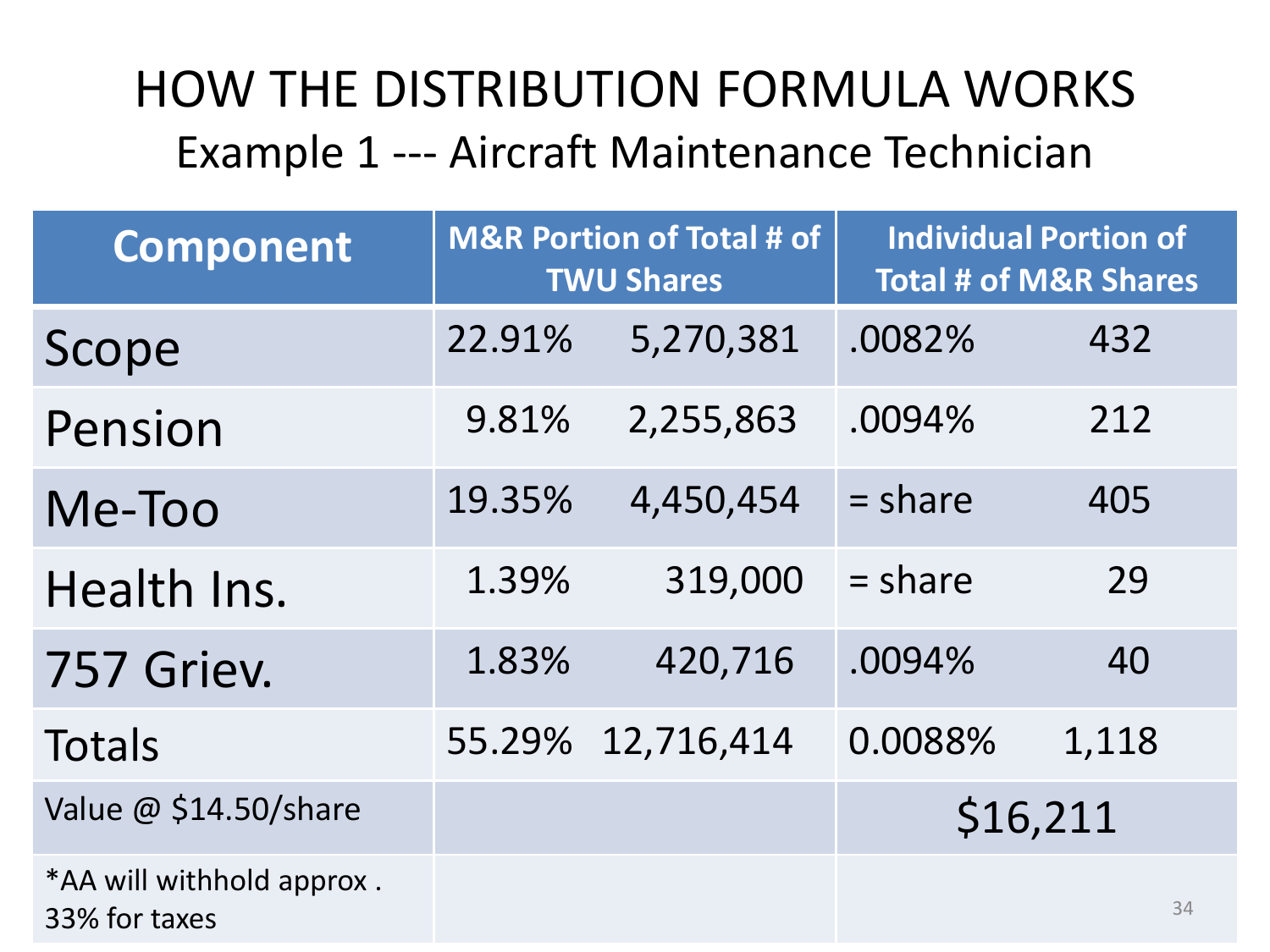HOW THE DISTRIBUTION FORMULA WORKS Example 2 --- *Full Time* Fleet Service Clerk with 15 years service

- **Assumptions for Illustration Purposes only**
- FSC, earning \$21.16 "all-in" on 11/29/11; 15 years of service with AA
- 23 million TWU Shares @ \$14.50 per share
- Total FSC Eligible Participants = 10,000
- Total FSC hourly ST all-in payroll = \$200,000
- Aggregate FSC Service = 190,000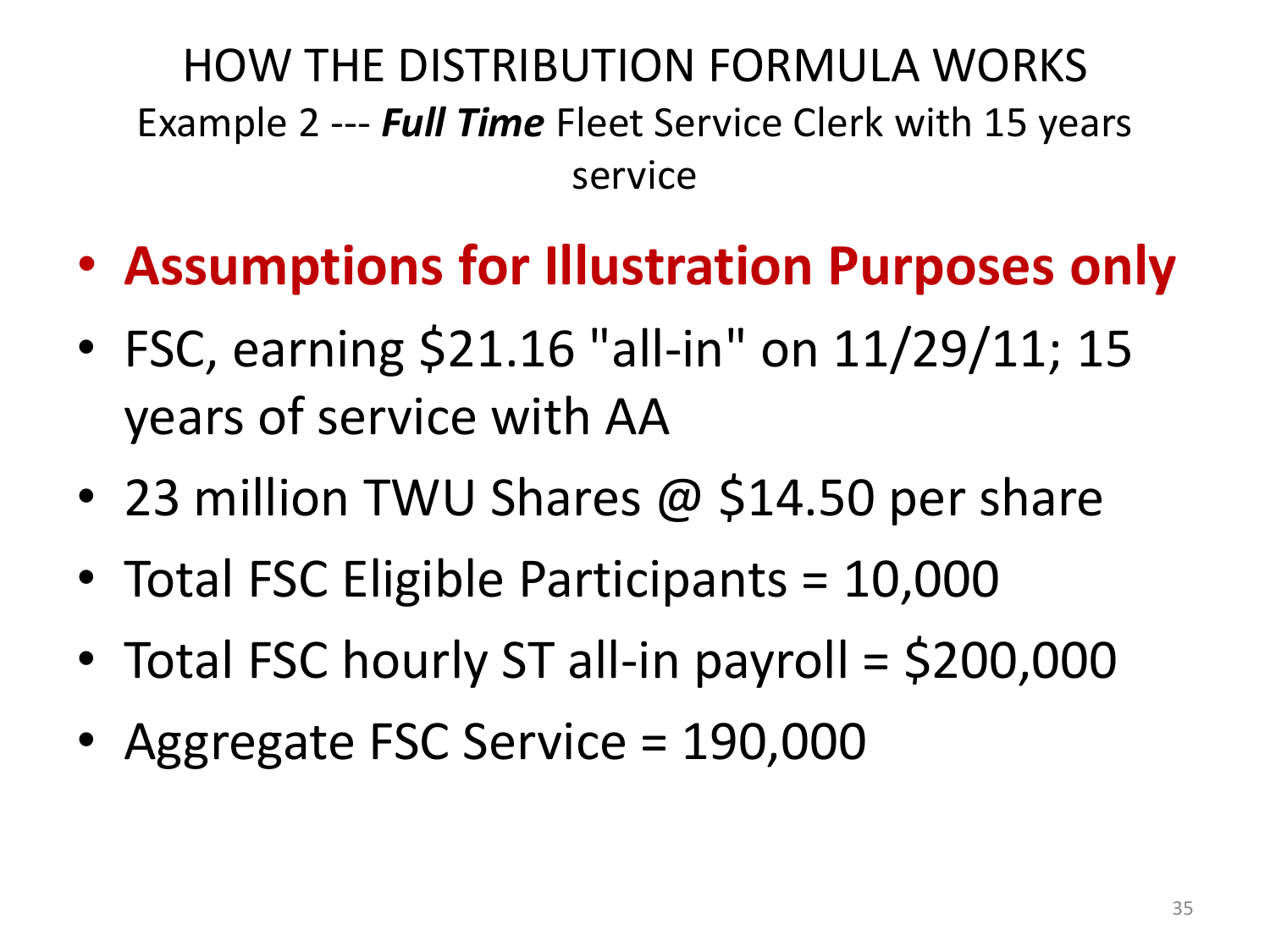#### HOW THE DISTRIBUTION FORMULA WORKS

Example 2 --- *Full Time* Fleet Service Clerk with 15 years service

**Component**

#### **Individual Calculation**

- Scope
- Pension
- Me-Too
- Health Ins.
- $(.5 \times 21.16/200,000) + (.5 \times 10^{-10}$  $15/190,000$  = .0093%
- $21.16/200,000 = .0107%$
- equal number per person among all eligible within FSC group
- equal number per person among all eligible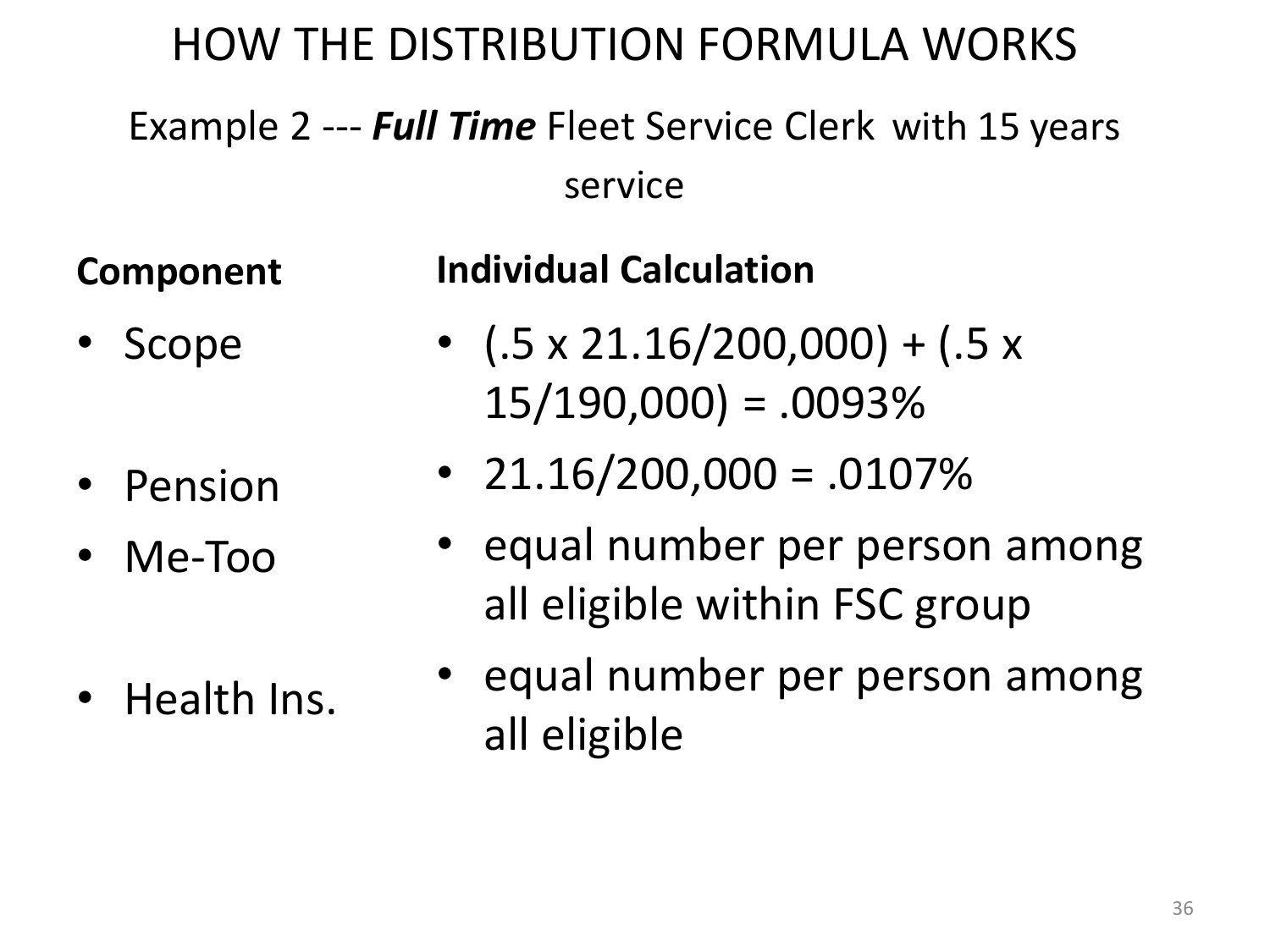#### HOW THE DISTRIBUTION FORMULA WORKS Example 2 --- Fleet Service Clerk

| <b>Component</b>                            | <b>FSC Portion of Total # of</b><br><b>TWU Shares</b> |                     | <b>Individual Portion of</b><br><b>Total # of FSC Shares</b> |     |
|---------------------------------------------|-------------------------------------------------------|---------------------|--------------------------------------------------------------|-----|
| Scope                                       | 15.80%                                                | 3,633,195           | .0093%                                                       | 336 |
| Pension                                     | 6.76%                                                 | 1,555,099 .0107%    |                                                              | 165 |
| Me-Too                                      | 13.34%                                                | $3,067,970 = share$ |                                                              | 307 |
| Health Ins.                                 | 1.26%                                                 | 291,116             | $=$ share                                                    | 29  |
| <b>Totals</b>                               | 37.16%                                                | 8,547,380           | 0.0098%                                                      | 837 |
| Value @<br>\$14.50/share                    |                                                       |                     | \$12,137                                                     |     |
| *AA will withhold approx . 33%<br>for taxes |                                                       |                     |                                                              | 37  |